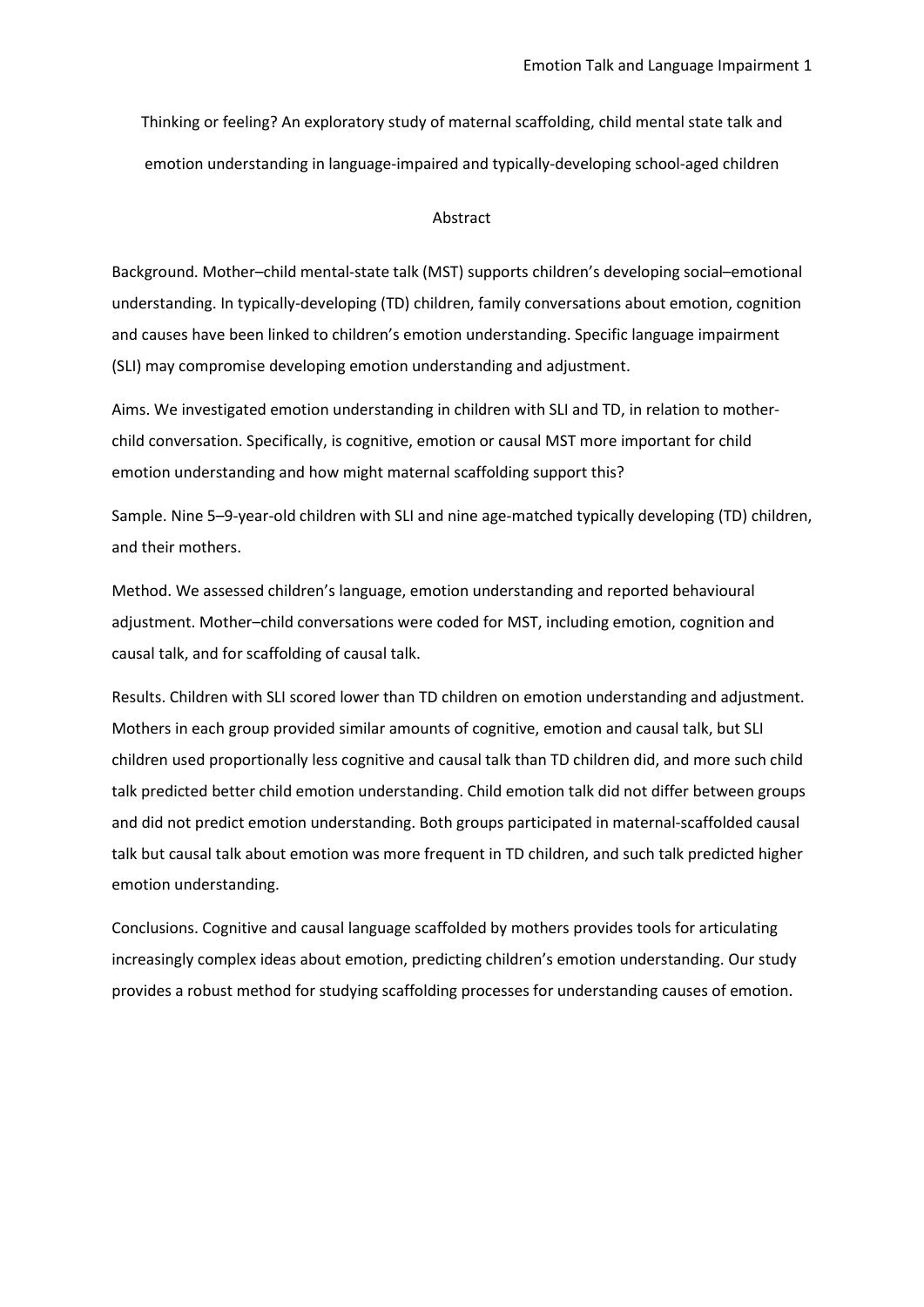### Introduction

Family conversation is recognised as an important context for supporting the development of children's emotion understanding. This understanding provides a basis for children's harmonious interaction with family and peers, including peer acceptance, prosocial behaviour and emotion regulation (Denham, McKinley, Couchoud, & Holt, 1990; Dunn, Brown, & Beardsall, 1991). Scaffolding processes in conversations about mental states are widely accepted as an important mechanism through which children develop such social and emotional understanding (Lewis, Freeman, Kyriakidou, Maridaki-Kassotaki, & Berridge, 1996). Children with specific language impairment (SLI) may therefore be at a particular social disadvantage if they cannot gain the same benefits from conversational engagement, because of constraints imposed by receptive and expressive language weaknesses. We know that children with SLI show impairments in social understanding and adjustment, and we have some evidence about the nature of their conversations with mothers, but little is known about the relations between features of mother and child conversations in SLI and how these might scaffold children's developing emotion understanding and adjustment. In this paper we present an exploratory study linking children's emotion understanding and adjustment directly to features of their conversation with their mothers about emotion. In doing so, we present a method of coding conversations that distinguishes specific features of talk relevant to supporting emotion understanding and we argue for the usefulness of a scaffolding approach to understand mechanisms through which conversations support the development of emotion understanding, with implications for intervention to support children with SLI.

Given the complexity and separateness of the relevant literatures, we proceed as follows. First we summarise literature on the role of family conversations about feelings in fostering emotion understanding in typically-developing (TD) children. This is followed by a brief review of relevant findings from the broader literature on qualities of mothers' mental state talk in relation to TD children's social understanding. We then move to research involving children with SLI. After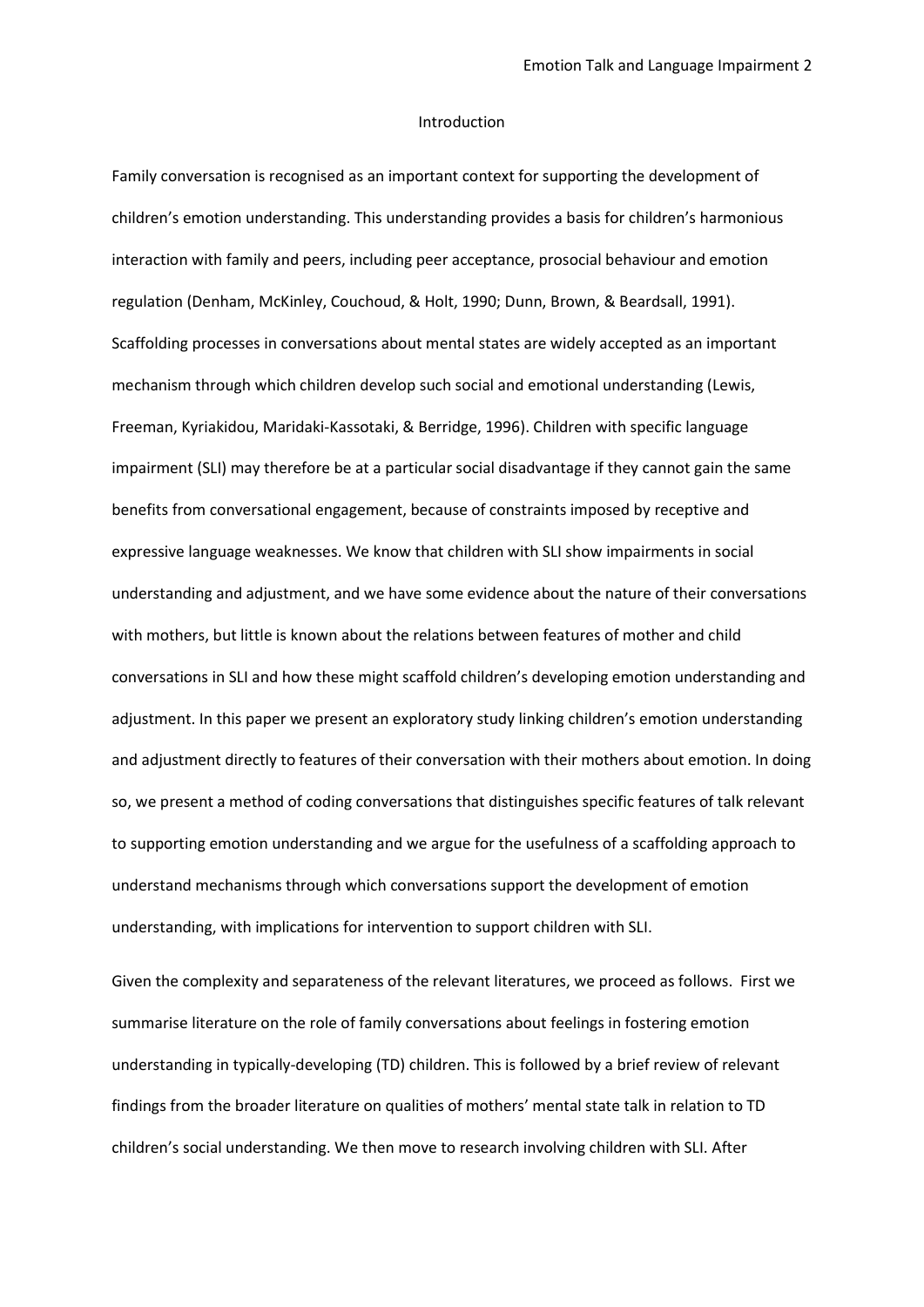summarising research into emotion understanding and adjustment in SLI, we go on to review the smaller body of work on qualities of these children's mental state talk in conversations with mothers. This enables us to ask new questions about how conversations involving children with SLI might differ from those with TD, in relation to how such conversations might scaffold children in articulating the causes of emotion, and how features of talk relate to children's emotion understanding and adjustment.

## Conversation and emotion understanding in typical development

The pioneering work of authors such as Dunn, Bretherton and colleagues (e.g. Dunn, Bretherton, & Munn, 1987) demonstrated the importance of family conversation for children's social cognition and for understanding emotions in particular. There are now many studies showing such links. For example, Dunn et al. (1987) found that the use of emotion terms by mothers and by older siblings to 18-month-old children predicted those children's own use of emotion terms at 24 months. Dunn, Brown & Beardsall (1991) showed that 3-year-olds in families that talked more about emotions scored better at age 6 on a test of judging others' emotions. Aznar & Tenenbaum (2013) reported that maternal (although not paternal) use of emotion labels predicted 4- and 6-year-old Spanish children's understanding of emotion 6 months later, using the standardised Test of Emotion Comprehension (TEC: Pons & Harris, 2000).

Some studies showed that the sheer frequency of emotion words used by mothers predicts children's emotion understanding, at least in young children, but over developmental time the picture becomes more nuanced, particularly as children become more verbally able. Thus, Ensor & Hughes (2008) found that only emotion talk within connected conversational turns predicted preschool children's emotion understanding. Cervantes & Callanan (1998) suggested that mothers' emotion talk with pre-schoolers showed a scaffolding pattern, with different aspects of talk important at different ages: at age 3, children's emotion talk was predicted by mothers' use of emotion labels, while emotion talk in children of 4 was predicted by mothers' causal explanations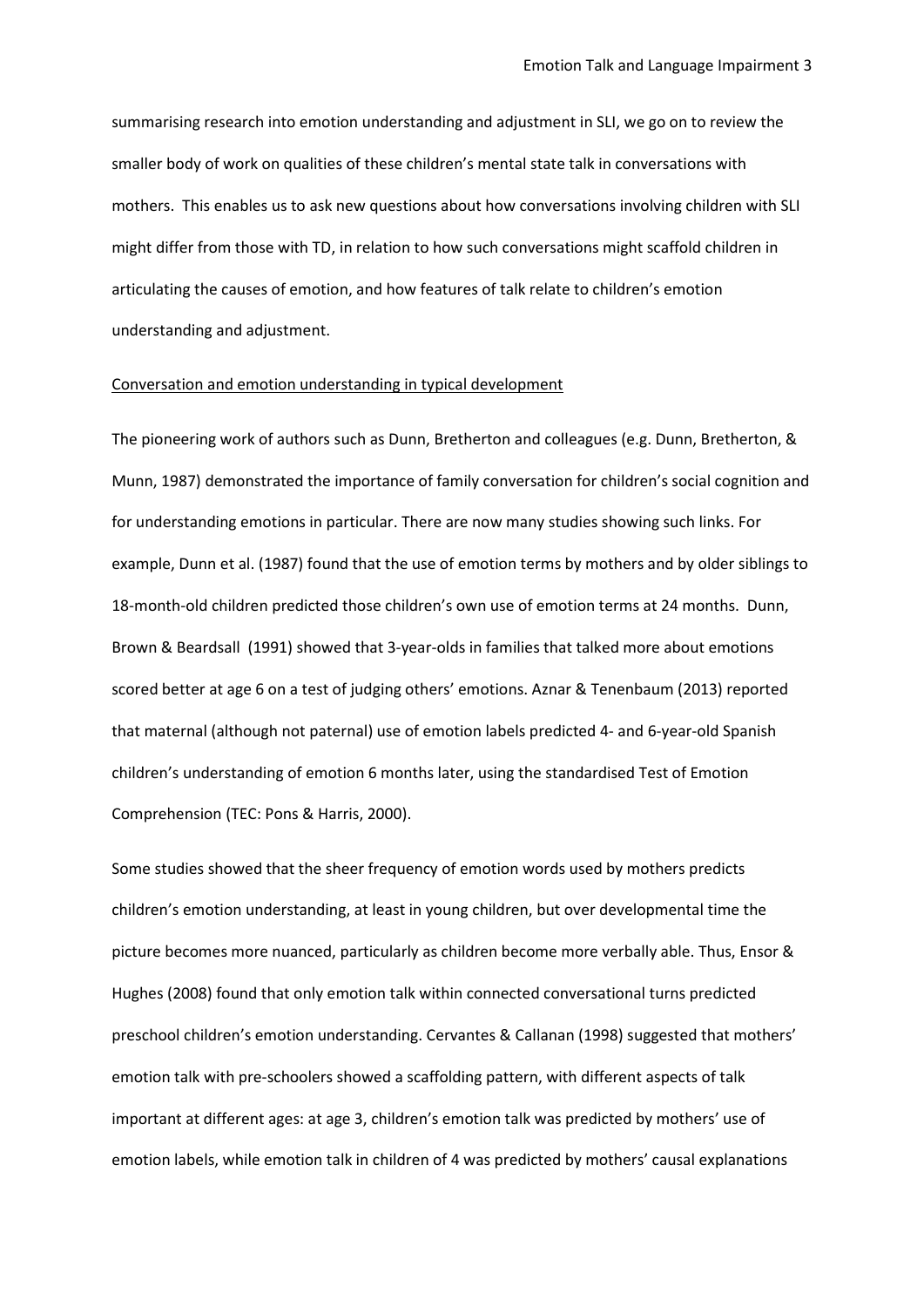about emotion. Garner, Jones, Gaddy, & Rennie (1997) showed that preschool children whose mothers provided more explanations and empathic comments had children with greater knowledge about emotion situations and emotion role-taking skills, respectively.

In sum, there appears to be a shift in typical development from mothers of pre-schoolers supporting the acquisition of emotion labels to an increasing role for causal talk about emotion for children from the age of approximately 4 years.

## Mental state talk and social understanding in typical development

The studies mentioned above focused primarily on talk about emotion rather than other mental states, but other mental state terms may also play a role in supporting emotion understanding. Studies of emotion development therefore can also be informed by the substantial, and largely separate, body of literature on mothers' conversation and young children's social understanding, particularly in relation to Theory of mind (ToM). This literature has the advantage of investigating the whole range of talk about mental states, rather than just conversation about emotions specifically. Mental state talk (MST) in this literature includes talk about cognitions (what people think and know, expressions of degrees of certainty of belief) and desires (wants and wishes), as well as talk about emotions. In some cases, e.g. Ruffman, Slade, & Crowe (2002), it also identifies socalled 'non-mental state talk' such as causal talk and links to the child's life. There is evidence of substantial continuity across childhood in the nature and frequency of MST, both in mothers (Ruffman, Slade, Devitt & Crowe, 2006) and in children, and early mother MST predicts children's social understanding up to age 10 (Devine, White, Ensor, & Hughes, 2016). It is clear, then, that measures of MST are valuable in tapping stable properties of conversation that are significant in the development of children's social understanding.

Most of these studies focus on the precursors of child ToM in particular, but some also include assessments of emotion understanding, either directly (e.g. Taumoepeau & Ruffman, 2008), or indirectly, e.g. ToM tasks beyond the age of 4 that involve emotion understanding, such as belief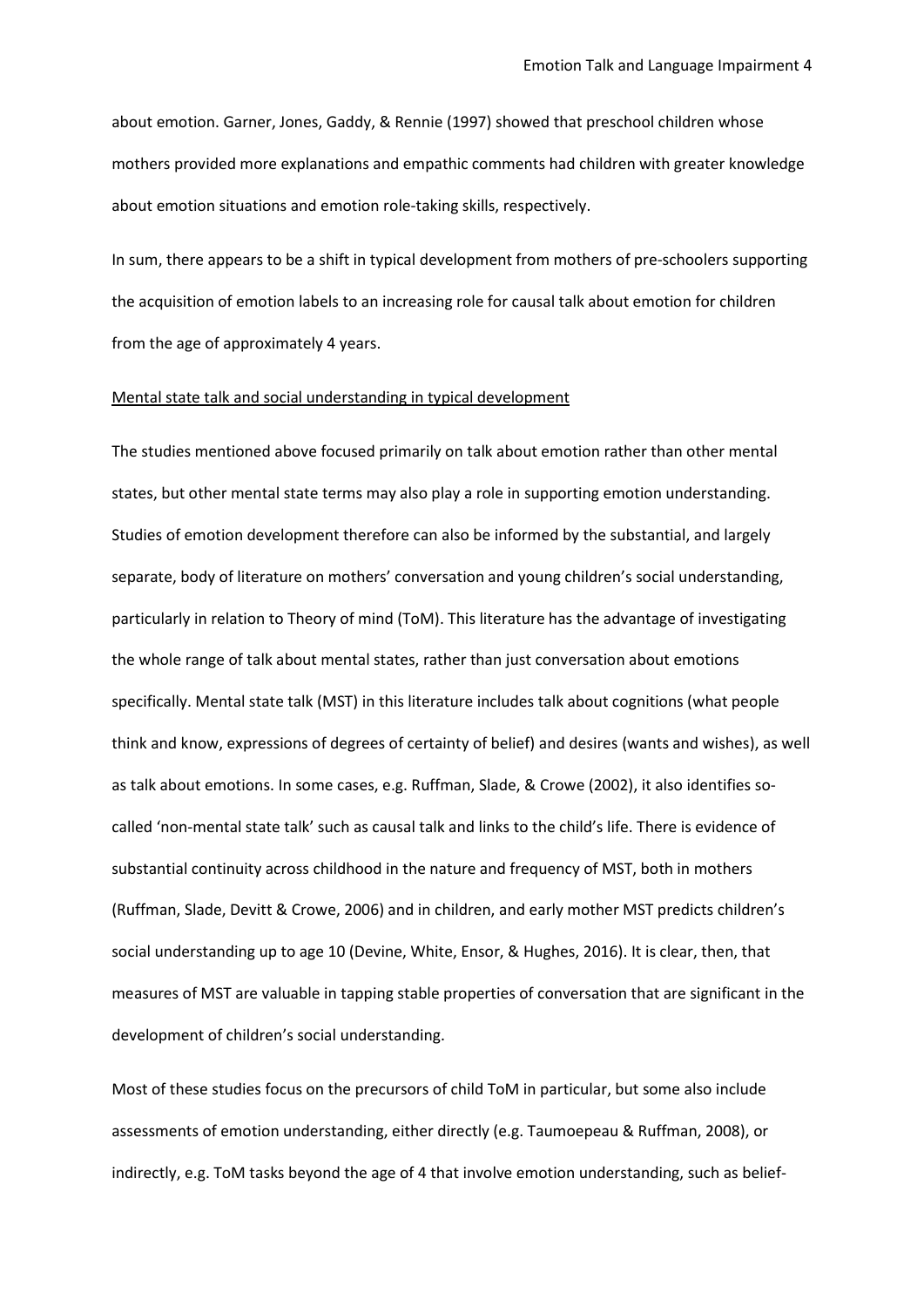based emotion inference or emotions in 'Strange Stories' (Happé, 1994) . We now examine what this literature can tell us about the links between emotion understanding and a wider range of types of talk. In particular, we focus on a question raised by de Rosnay & Hughes (2006) in their review of the role of conversation in child ToM development: is there specificity in the role of different types of MST for different aspects of social understanding? In particular, does emotion talk support children's emotion understanding, or is cognitive talk also important?

For maternal talk, common sense, and the literature mentioned earlier, suggests that talk about emotions in particular should foster children's emotion understanding. LaBounty, Wellman, Olson, Lagattuta & Liu (2008) found that mothers' references to emotion, and emotion explanations, predicted concurrent child emotion understanding at age 3.5 and at age 5. Jenkins, Turrell, Kogushi, Lollis & Ross (2003) showed that exposure to maternal emotion talk predicted children's own use of such talk two years later, for children of 2 and 4 years of age. However, other evidence suggests that it is mothers' cognitive talk that facilitates children's emotion understanding. Taumoepeau & Ruffman (2008) showed that mothers' cognitive talk early in the child's third year predicted child emotion understanding 9 months later, whereas mother emotion talk did not do so. Ensor et al (2014) found that mothers' use of cognitive references at child age 2 predicted those children's mental-state talk at 6 years of age, although they did not differentiate the type of child MST. Ensor, Devine, Marks & Hughes (2014) cite the 'long reach' of cognitive references through development, with maternal cognitive talk at age 2 predicting children's mental-state story understanding at age 10.

We mentioned above that causal talk about emotions may play a special role in children's emotion understanding. Consistent with this, some studies of maternal MST have found links between maternal causal talk and children's social understanding. For example, Ruffman et al. (2002) found that mothers' use of causal talk at child age of 3 years predicted child ToM performance a year later, and Peterson & Slaughter (2003) found frequency of reported use of causal, explanatory talk by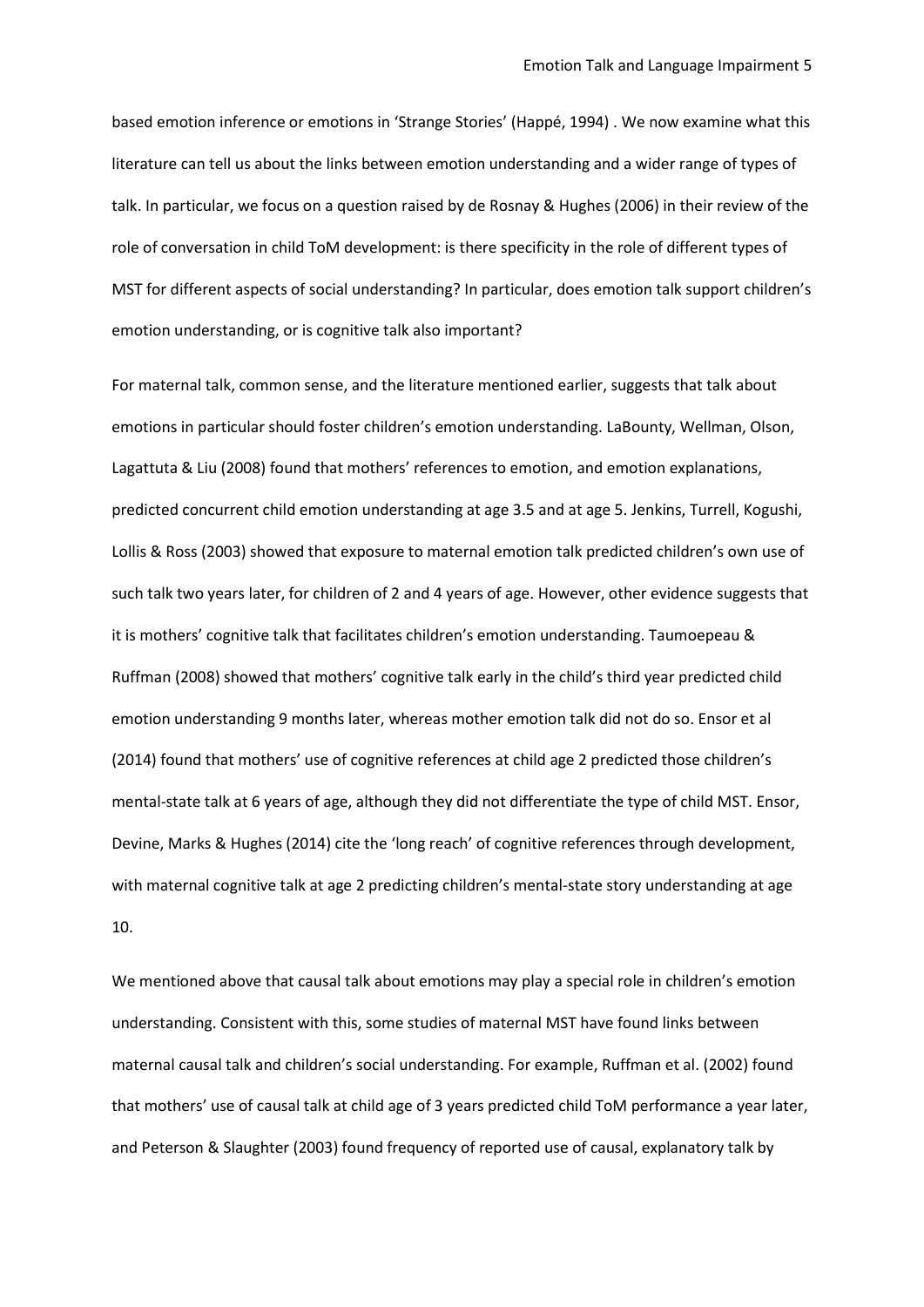mothers to their 4- to 5-year-olds to be most helpful in predicting children's social understanding. Dunn & Brown (1993) studied causal talk between 2- to 3-year-old children with their mothers and older siblings, in relation to the child's emotion labelling and affective perspective-taking. Causal talk by the child at 33 months, but not by mother or sibling, predicted the child's emotion understanding at 40 months. Furthermore, causal talk about internal states (e.g. why someone is sad) appeared to be more highly involved in this process than causal talk about physical causes (e.g. why an object won't fit into a small space). In sum, the MST literature in TD children provides support for the role of cognitive and causal talk in the development of children's social understanding, although evidence of the link of such talk to emotion understanding specifically, rather than to more cognitive ToM measures, is limited. It is not clear whether mothers' and children's talk about cognition, emotion or causality better predicts children's emotion understanding. We developed a modification of existing MST coding schemes to facilitate our investigation of this question, as described in the Method.

## Relation of mental state talk and emotion understanding in TD to behaviour and adjustment

Conversations about mental states are thought to foster behavioural adjustment as well as cognitive growth, although this relation is by no means simple and straightforward (Hughes & Leekam, 2004). For example, Ensor & Hughes (2005) found that emotion understanding in 2-year-olds predicted mothers' ratings of the child's prosocial behaviour, while Ensor, Spencer & Hughes (2011) extended this finding to show that child emotion understanding at age 3 predicted ratings of their prosocial behaviour at age 4. Ruffman et al. (2006) showed that mother MST at child age 3 predicted those children's prosocial behaviour with a peer at age 4, with more maternal MST predicting greater child cooperation and less conflict later on. For emotion talk specifically, Garner, Dunsmore & Southam-Gerrow (2008) revealed concurrent links between mothers' talk about emotions and 3- to 5-year-old children's aggression and prosocial behaviour in a triadic play task. Brownell, Svetlova, Anderson, Nichols & Drummond (2013) showed that children of 18 - 30 months who behaved more pro-socially had caregivers who talked more often about emotions than less prosocial children, consistent with a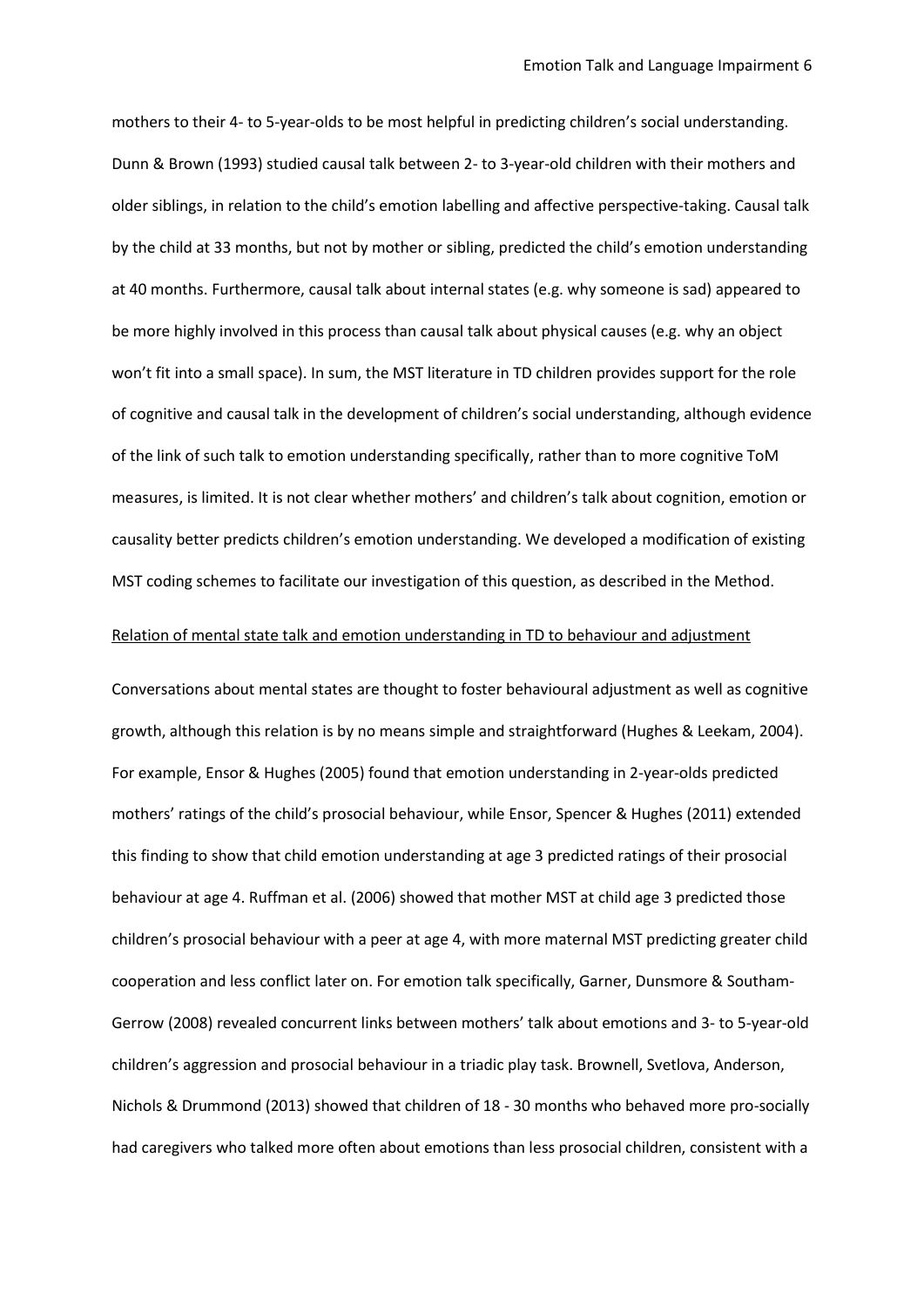link between scaffolding of social understanding through early conversation and subsequent child behaviour. Thus the link between language and emotion understanding in TD shows evidence of implications for social behaviour. We now turn to the implications of this role of language for children with specific language impairment (SLI).

## Emotion understanding and adjustment in children with SLI

Children with SLI by definition lag behind their peers with typical language development in their ability to understand and express themselves. Although the exact definition of SLI is strongly debated (Bishop, 2014), children with language impairments will have either or both expressive and receptive language difficulties that interfere with communicative functioning and are out of line with age and/ or other abilities. These difficulties may involve syntax, semantics, pragmatics or a mixture of these, and each of these features has been proposed as influencing the link between language and social understanding in TD (Harris, de Rosnay, & Pons, 2005; Pons, Lawson, Harris, & De Rosnay, 2003). Given the strong evidence just reviewed on the role of conversation in developing understanding of mental states, and specifically emotions in TD, how might language impairments affect the role of conversation in SLI children's emotion understanding and adjustment? We review the relevant literature on SLI as follows. First we look at research on emotion understanding and social adjustment in children with SLI. We then review research on features of mothers' and SLI children's language in conversations. This leads to our main questions about the relation between features of mothers' and children's talk in relation to children's emotion understanding and adjustment, and the potential role of scaffolding in the relationship between conversation and understanding.

Several studies suggest that children with SLI perform more poorly in emotion understanding than expected given their age, and they also tend to have more difficulties in social adjustment. Spackman, Fujiki & Brinton (2006), for example, showed that 5- to 12-year-old children with SLI were poorer at emotion understanding and inference than TD children, while Loukusa, Mäkinen,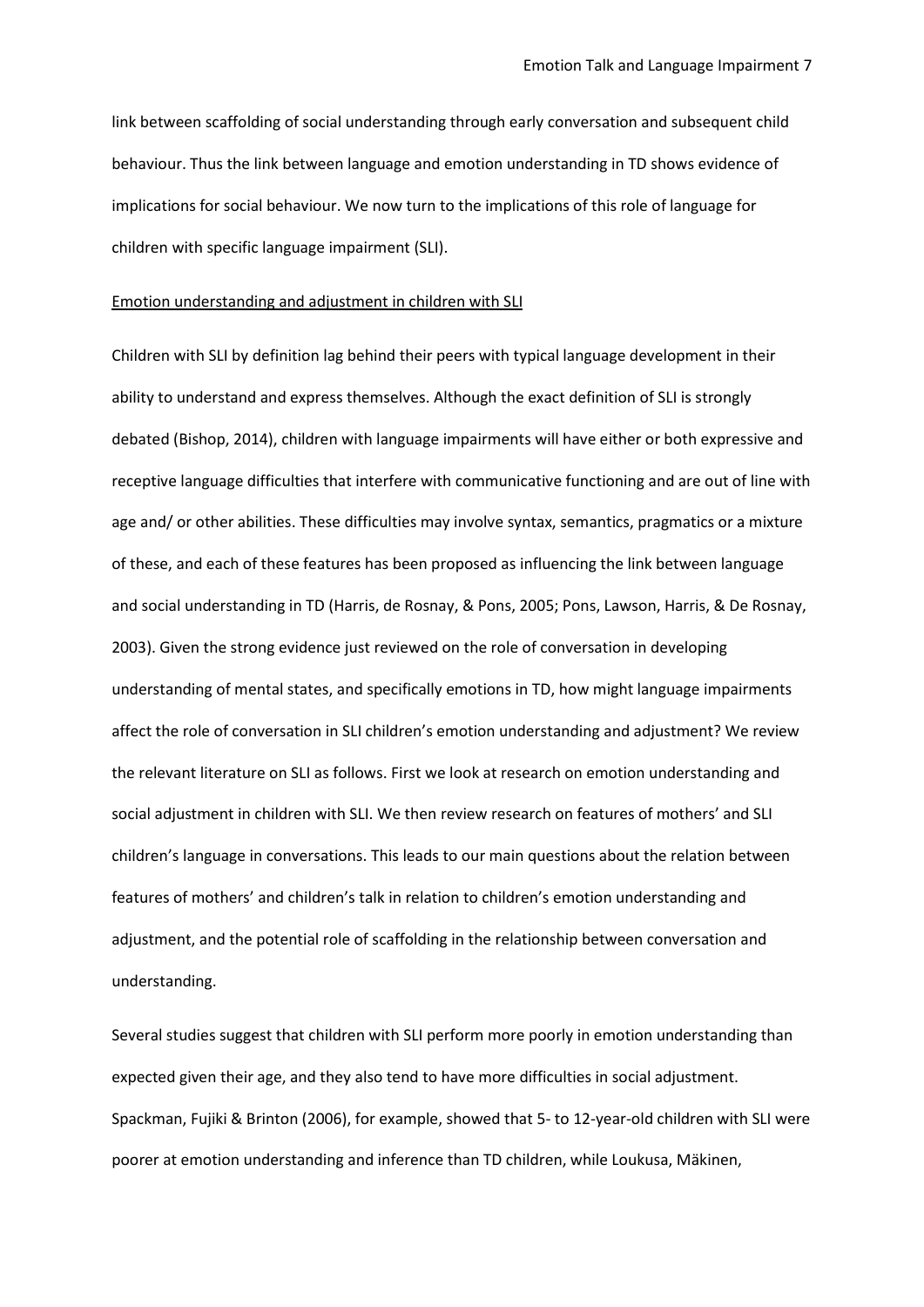Kuusikko-Gauffin, Ebeling & Moilanen (2014) reported poorer emotion recognition in 5- to 7-yearolds with SLI compared with TD children, although the SLI group outperformed a comparison group of children with autism. There is a fairly substantial literature suggesting higher rates of socioemotional difficulties in children with SLI (Yew & O'Kearney, 2013), and language difficulties have been associated with adverse outcomes such as school exclusion (Ripley & Yuill, 2005). Bakopoulou & Dockrell (2016) reported that social cognitive understanding by 6- to 11-year-olds with SLI predicted their teachers' ratings of difficulties using the Strengths and Difficulties Questionnaire (SDQ). The literature on TD children tells us that maternal MST has an important role to play in fostering socio-emotional understanding, so we now turn to the literature on conversational experiences for SLI children.

## Qualities of talk in mothers and children with SLI

Maternal input to pre-school children with SLI suggests that in general terms, mothers adjust their conversational style in ways that seem appropriate for the difficulties their children experience, for example by making more topic initiations (Conti-Ramsden & Friel-Patti, 1984). Blackwell, Harding, Babayiğit & Roulstone (2015) conducted a systematic review comparing general parent - child interaction in children with TD and with SLI (with most studies involving pre-schoolers), and suggested that any differences reported in maternal input were likely to be driven by the differences in conversational input from children in the two groups. However, there is less evidence about how mothers of children with SLI might specifically adapt their talk about thoughts and feelings in the light of their children's communication difficulties, and no research linking conversational features to emotion understanding.

The most relevant evidence regarding conversational experiences of children with SLI is the work of Rescorla and Lee on mothers' language with children aged 3 to 5 years. Lee & Rescorla (2008) studied both mother and child MST in late talkers – children who showed expressive language difficulties before 4 years of age despite adequate non-verbal abilities and receptive language.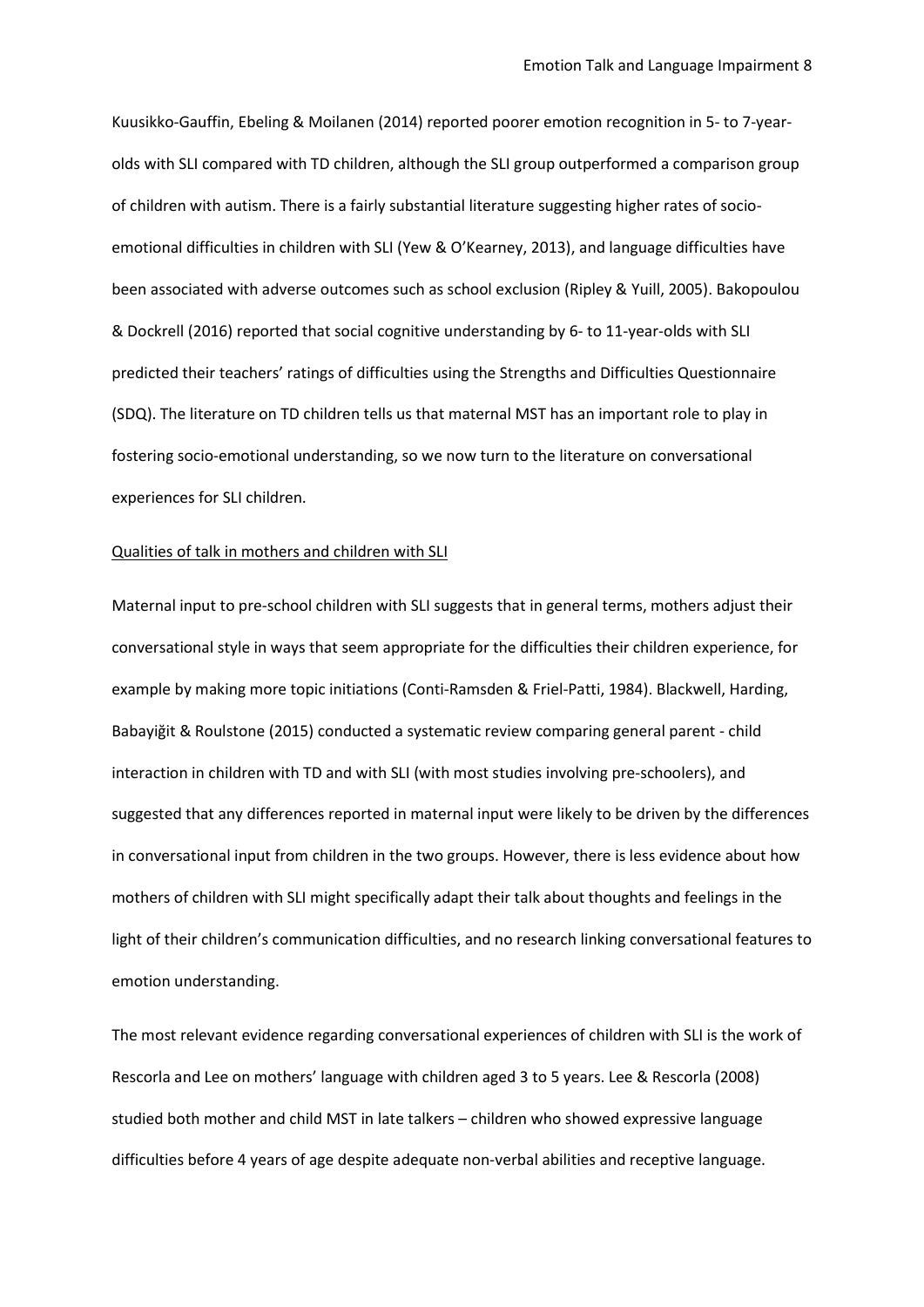Interestingly, they found that mothers of late talkers up to age 5 used fewer cognitive terms than mothers of TD children. The late-talking children also used fewer such terms themselves than agematched TD children did. The researchers found no differences between TD and SLI in the use of emotion or desire terms by either mothers or children. We do not have measures of the children's social understanding, but this result is of particular interest given the link between mothers' use of cognitive and causal terminology and emotion understanding in TD.

There are also several studies of features of speech in children with SLI in relation to the complex embedded syntax of cognitive state terms and of causal language, which seem to be used more rarely by children with SLI. Owen Van Horne & Lin (2011) found similar use of cognitive state verbs in children with SLI and mental-age-matched TD peers in peer conversations, while Johnston, Miller & Tallal (2001) found lower use of cognitive state predicates (e.g. know, remember, think) in 4-yearolds with SLI than in mental-age-matched TD children, during conversations with a researcher. Donaldson, Reid & Murray (2007) found that 5- to 7-year-old children with SLI produced markedly fewer causal connectives in a structured experimental task than TD children, even for simple imitation tasks.

In summary, there is evidence that children with SLI have poorer understanding of various aspects of emotion, and also that they tend to show more difficulties in social adjustment. Furthermore, there is some evidence that mothers of children with SLI use fewer cognitive terms and that children with SLI use fewer such terms themselves. We know from the literature in TD that cognitive talk, and causal talk about emotion, seem to play a role in children's understanding of emotion. However, there is no direct evidence about the relation between children's emotional understanding and adjustment and features of their conversation with mothers about mental states. In the present study, we aim to address this missing link by analysing mental-state talk and causal talk between mothers and children conversing about pictures, in methods similar to those used in the studies of MST, and relating features of this talk directly to children's understanding of emotion, using the TEC,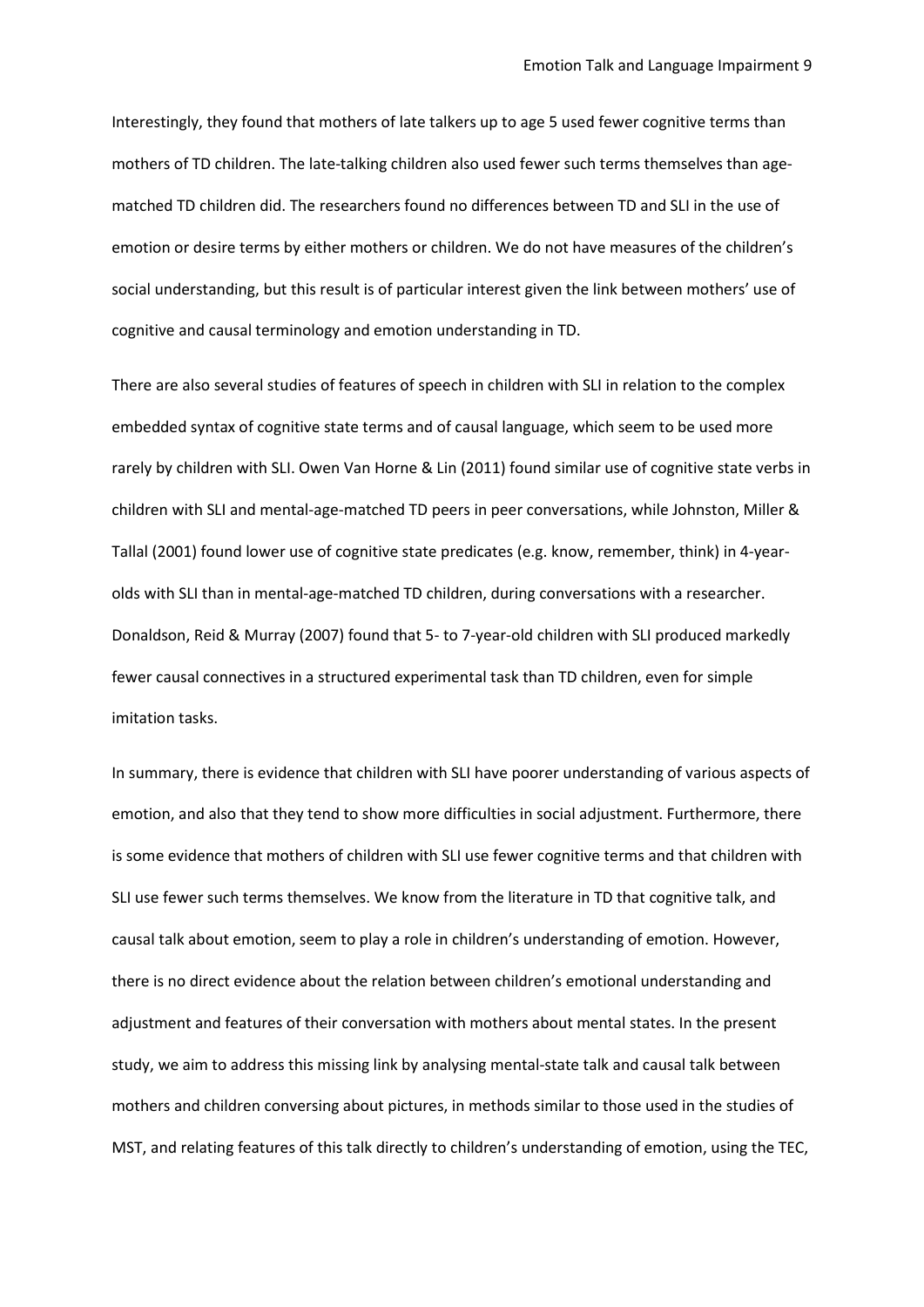and to their adjustment, using the SDQ. We developed a refined version of the MST typology that supports us in identifying relevant features of conversation, and how these might scaffold children's talk.

#### Studying the role of scaffolding in conversation and emotion understanding in SLI

In the literature reviewed above, scaffolding is a common theme. Many authors discuss how their findings might be explained by scaffolding, and there has been a particular effort in the work on MST to examine relations longitudinally and partial out various factors in order to establish patterns of causality between mother and child language. Ruffman and colleagues (e.g. Ruffman et al., 2006) have provided evidence that mothers' talk drives the development of child ToM, comparing correlations over time between mother and child MST. Taumoepeau & Ruffman (2008) showed that mothers alter their talk in response to children's changing capacities, showing a shift from desire to belief talk, and from talk about own to others' mental states, in the second and third years of children's lives, and these shifts are tied to their child's own use of such terms. Our small-sample, single-time point study cannot provide large-scale correlational evidence of this nature, but instead enables us to examine in detail the within-session structure of conversations to assess scaffolding from a more micro-developmental standpoint. If child MST provides the mental tools needed to support children's articulation of their social and emotional understanding, we would expect children with SLI to be challenged in developing emotion understanding. Assuming such challenges exist, though, we know little about how mother - SLI child conversations might scaffold children to gain greater understanding of emotion.

The importance of scaffolding children's talk is very noticeable in children with SLI, who have goals and needs to fulfil, just as TD children do, but are strongly constrained in doing so by their difficulties in expression and/ or reception. By assessing what features of conversation predict children's emotion understanding, we can then look at the scaffolding processes through which relevant types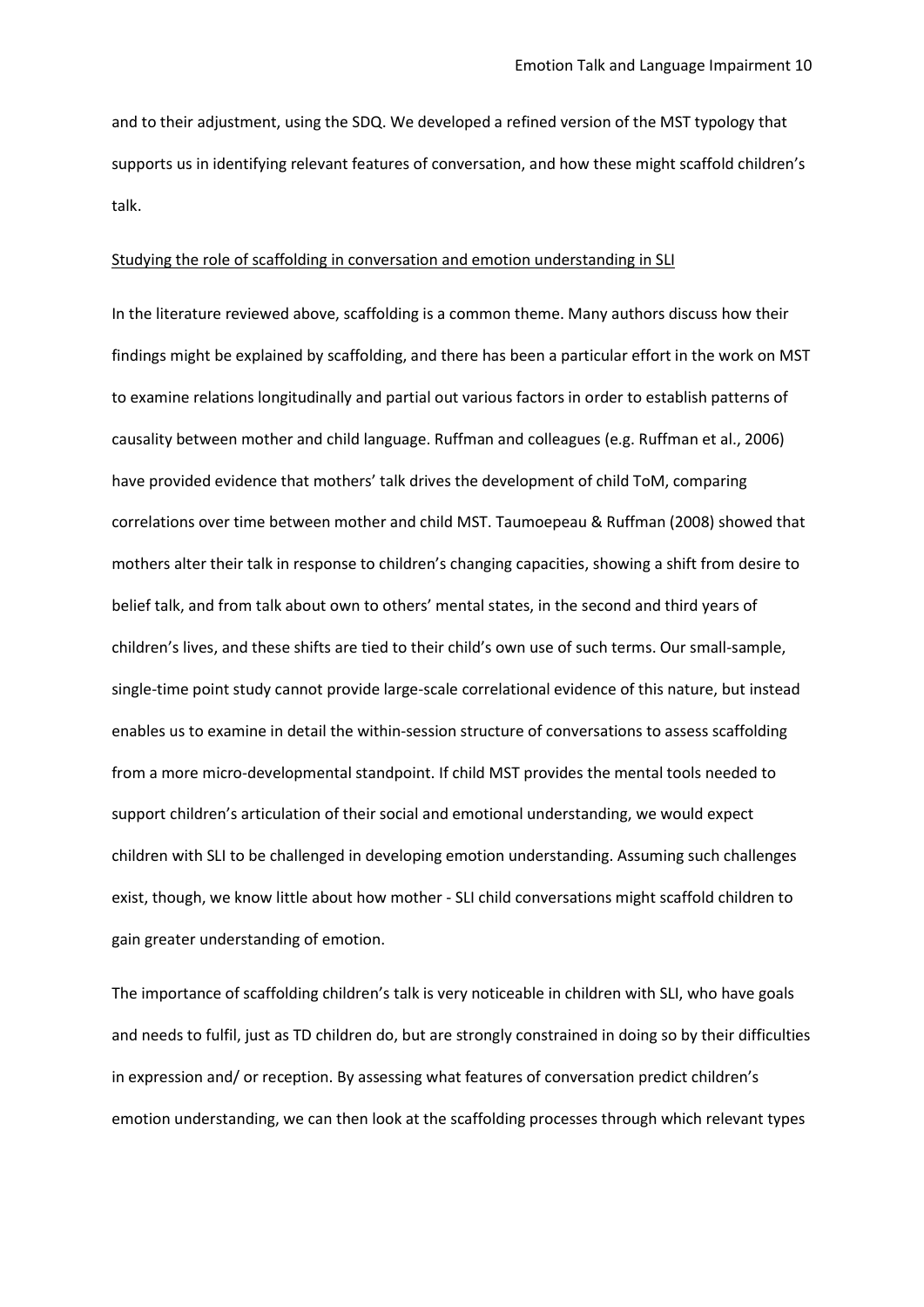of talk are supported in conversations. This is important both for theoretical understanding of mechanisms of development and for informing practical support for children with SLI.

We address our aims in the following sequence: first we establish whether the children with SLI in our sample showed poorer emotion understanding (as we would expect from previous literature), on a standardised task, the TEC, and greater difficulties in reported behavioural adjustment, using the SDQ, compared with children with typical language development. Second, we investigate differences in the features of conversation in which children in the two groups are involved. More specifically, we compare the frequency of maternal and child cognitive and emotional MST, and investigate the role of emotion talk involving causation. There is comparatively little previous research on the content of children's contributions in conversations, and we could not find evidence linking these aspects of SLI children's talk to children's emotion understanding and social adjustment. Our third aim is to assess relations between these conversational features and both child emotion understanding and reported behavioural adjustment. While we have sound evidence of links between MST and measures of ToM understanding, evidence of links between MST and emotional functioning is limited, even in the literature on TD children (Aznar & Tenenbaum, 2003). The conceptual framework uniting these aims is that mother - child conversations provide scaffolding for children to develop verbal tools to articulate explanations of the causes and consequences of emotions, and hence, support to articulate and regulate one's own emotions. Our fourth aim is to investigate how viewing conversation in terms of scaffolding might help us understand how different sorts of talk support children's developing understanding of emotion.

Research Questions

Q1: Will children with SLI show lower emotion understanding and higher reported adjustment difficulties than TD children?

Q2: Will there be differences in frequency of emotion, cognitive and causal talk in conversations between mothers and children with SLI, and their TD counterparts?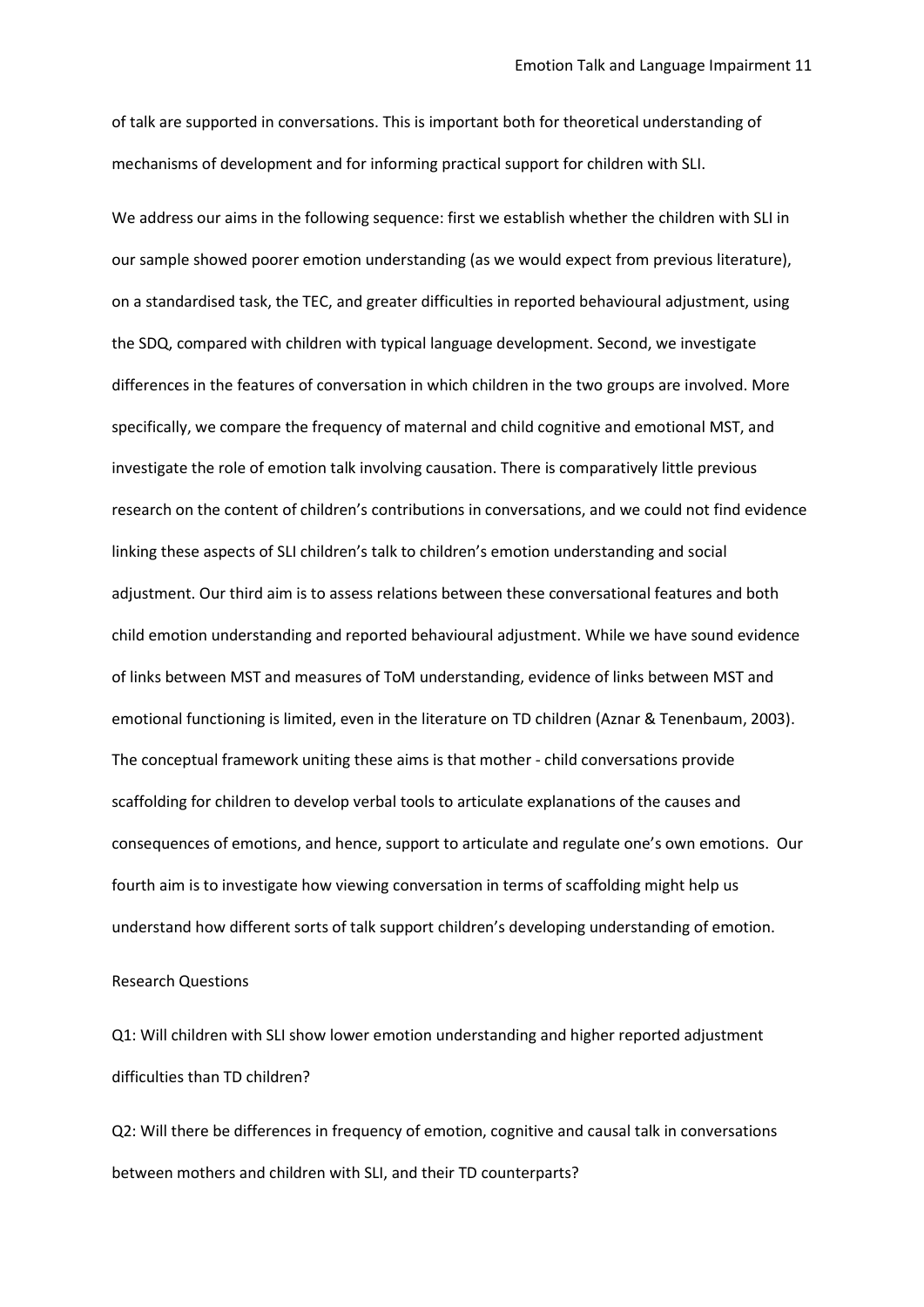Q3: Does mother or child frequency of emotion, cognitive and causal talk relate to child understanding of emotion and reported adjustment difficulties?

Q4: How is children's talk about the causes of emotion scaffolded by mothers and does this differ for children in TD and SLI groups?

## Method

Participants. Families were recruited through mainstream schools and schools with facilities for language-impaired children, in an urban, primarily white and socio-economically-mixed area of south-east England. Levels of parent education ranged from secondary certificate to postgraduate: 5 parents in the TD group had further education compared to 3 in the SLI group, while 5 in SLI ended their education at secondary level compared to 1 parent in the TD group, and the remaining ones had post-compulsory non-degree occupational qualifications. Most children (5 TD and 7 SLI) were the eldest sibling in the family, one child with SLI was an only child and the remaining children had at least one older sibling. All families were English-speaking White British except for one Asian-British bilingual family in the TD group. From an original sample of 14 in the SLI group, 4 were excluded because they had additional diagnoses of autism spectrum condition (ASC), and a further 1 child who was in the final stages of such a diagnosis was also excluded, to ensure that we considered children with 'pure' SLI, rather than with associated autism spectrum conditions.

Language measures: Receptive vocabulary was assessed with the British Picture Vocabulary Scale 3rd edition (Dunn & Dunn, 2009), in which children are asked to point to one of 4 pictures representing a spoken word. Expressive language was measured using the Assessment of Comprehension and Expressive Language naming task (Adams, Coke, Crutchley, Hesketh, & Reeves, 2001), which requires the child to name sets of pictures. For both language measures we used standard scores derived from published norms.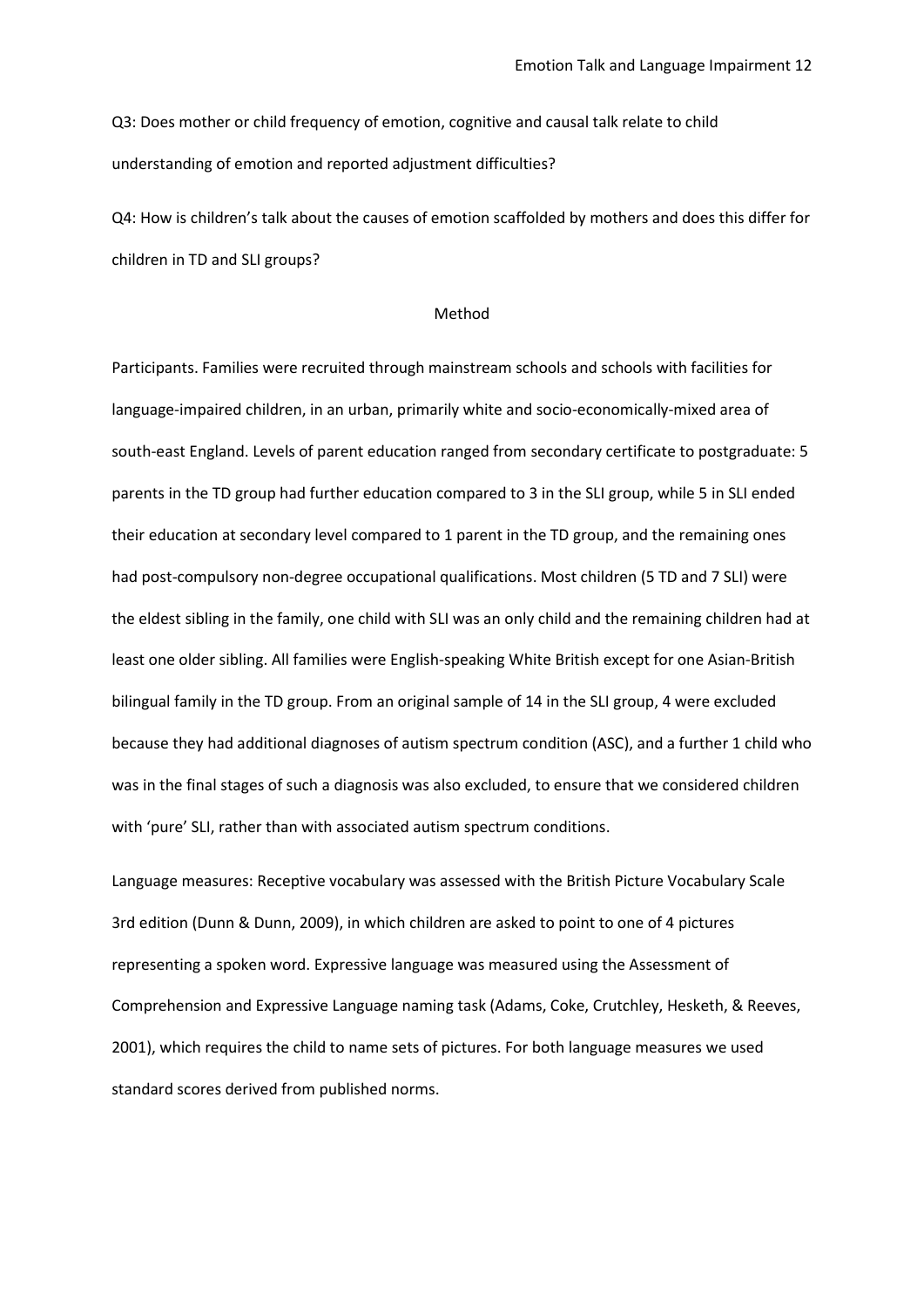The characteristics of the children with SLI and their TD counterparts appear in Table 1. The SLI group spanned a wider age range (from 5 to 9.5 years) and, as expected, scored markedly and significantly below the TD group on all the language measures. SLI children showed a mixed picture of receptive and expressive difference. There was no standard score discrepancy above 30 except for one child with a discrepancy of 45 (expressive higher) and another a discrepancy of 53 (receptive higher).

### Table 1 about here

#### Measures

Emotion Understanding: The Test of Emotion Comprehension (TEC; Pons & Harris, 2000) is a widelyused standardised test of 4 - 11 year-old children's understanding of 9 aspects of emotion, using simple line drawings and with minimal language demands. The nine components tested are recognition of facial expression of emotions, comprehension of external causes of emotion, understanding desire-based emotions, understanding belief-based emotions, understanding reminders of past emotion, comprehension of emotion regulation, and understanding of hidden, mixed and moral emotions. These are clustered, conceptually and empirically, into 3 subsets: external (recognition, causes and reminders), mental (desire, belief, hidden emotion) and reflective (morality, regulation, mixed emotion), with raw scores out of 11, 6 and 4 respectively. The total score was computed following the test guidelines, with a maximum total score of 9 for passing all components.

Adjustment: Parents completed the Strengths and Difficulties Questionnaire (SDQ: Goodman, 1997) scoring frequency of the child's behaviours on 5 scales based on 25 behaviour descriptions rated from 0 to 2 (never, sometimes or often): emotional symptoms, conduct problems, hyperactivity/ inattention, peer problems and prosocial behaviour.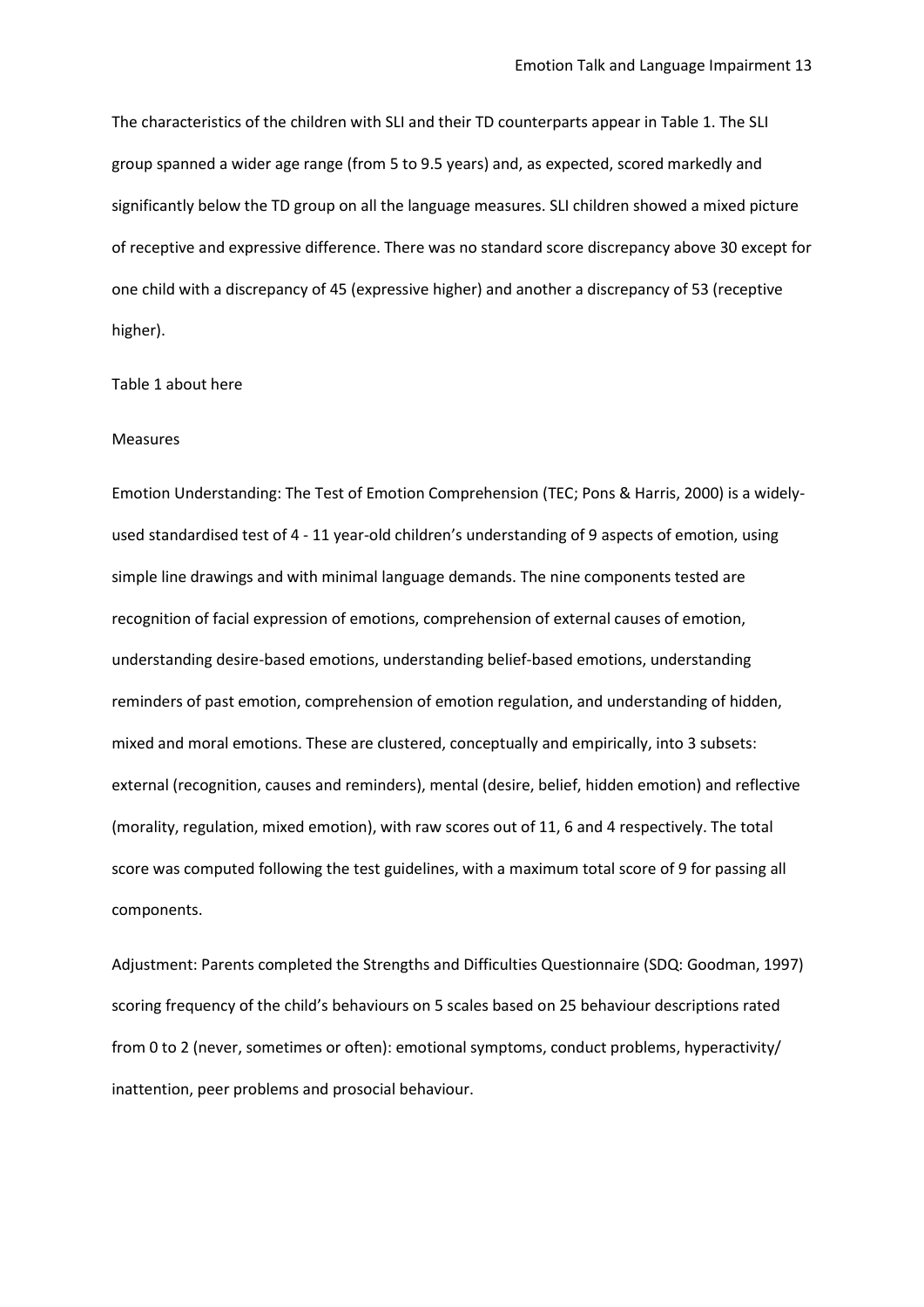Conversation: This measure was adopted from Ruffman et al. (2002), as adapted from the Thorpe Interaction Measure (Thorpe, Rutter, & Greenwood 2003). A series of 12 photographs were selected from those used by Ruffman et al., depicting people in a wide range of situations, times and cultures (e.g. a group of children laughing while a boy sits separately on his own, children playing together, two adults apparently arguing, trainee monks finishing school, wartime queuing). Parents were asked to look through and discuss the pictures with their child as they would a picture book or magazine.

#### Procedure

The study was approved by the authors' University Research Ethics committee. Parents gave consent and children gave assent. Children first completed the language assessments and the TEC with the second author, a qualified occupational therapist trained in test administration. Meanwhile parents completed the CCC and SDQ questionnaires.

For the subsequent conversation task, mother and child sat comfortably side by side, on a sofa or in chairs, with a tablet displaying the photographs in a self-paced slideshow format, and were videotaped using a camera facing them. The researcher provided instructions and then left the room until the participants signalled they had finished.

## Conversation coding

Conversations were transcribed and split into utterances (a unit of speech separated by a pause or shift in meaning). The coding was an extended version of that used by Ruffman and colleagues (Ruffman et al., 2002), modified into two coding systems that more sharply separated MST from type of utterance within which the MST might be contained. This was necessary to take proper account of the differences in language capability of the children and to provide mutual exclusivity, hence enabling the use of proportional measures in case of differing talk frequencies. The existing coding scheme had involved a mix of specific single-word mental state terms e.g. 'know', 'want', and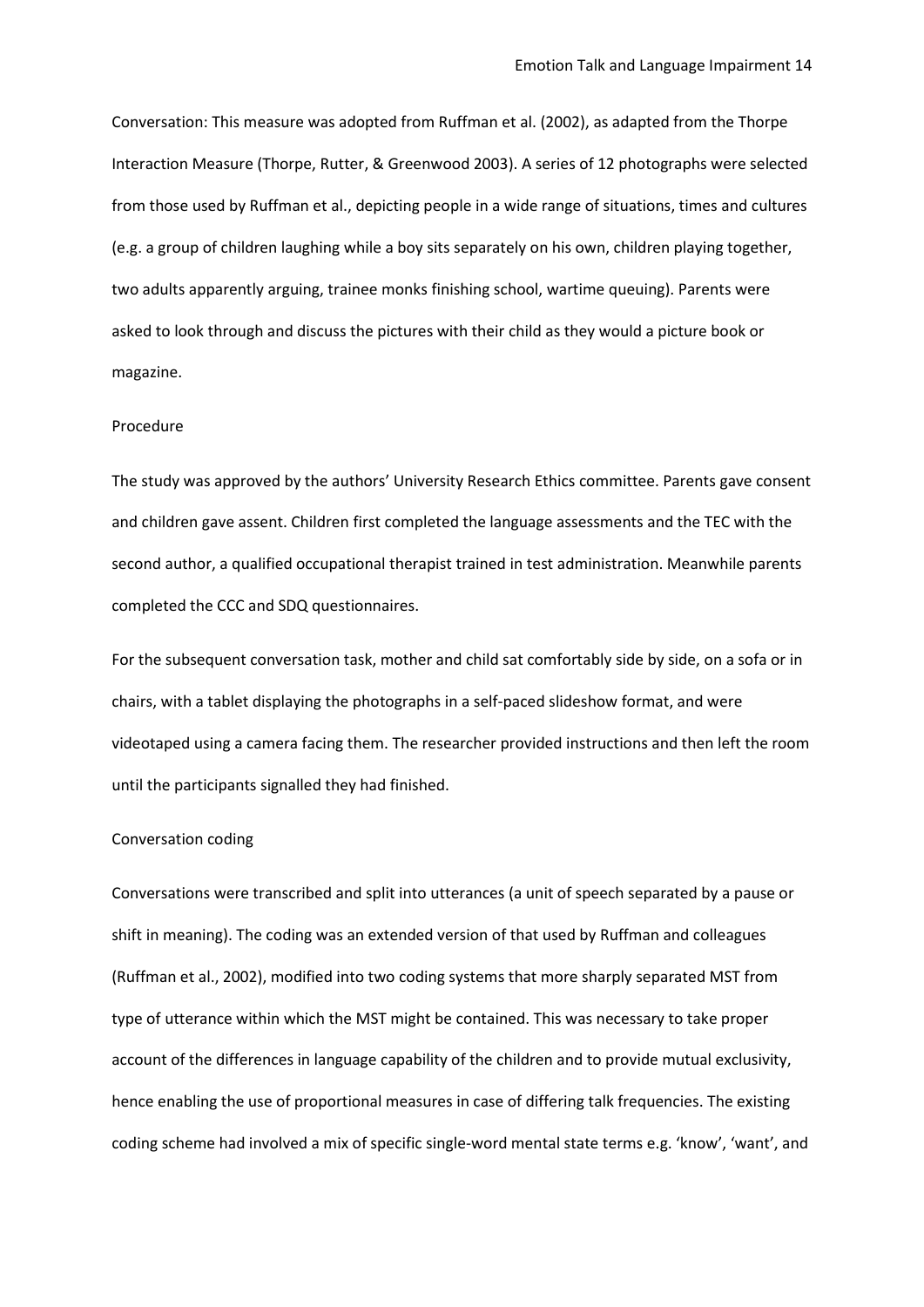entire sequences of words, e.g. factual utterances or causal talk. By separating mental state terminology from utterance type, we were able to code utterances exhaustively and mutually exclusively, and to assess both absolute and relative frequency of talk as proportions of number of words, and of utterances. In order to achieve a high level of reliability, the coding system went through several iterations, adding examples and clarifications when coders disagreed. The first coder then coded all transcripts using the final scheme. A randomly-selected 17% of complete transcripts were then blind double-coded by a second rater. Coding of each sub-category showed high reliability, with percentages of agreement for each separate sub-category never falling below 88%, giving final kappa values of .99 for mental state talk and .96 for utterance type.

Mental state talk (MST): We used categories largely similar to those of Ruffman et al. (see Table 2): desire, emotion, cognitive (think/know), modulation of assertion (expressions about certainty of knowledge), other mental states, don't know, and physical state. Within mental state talk, we defined Emotion MST as the number of terms assigned to the emotion category, and Cognitive MST was the sum of 'think and know' plus 'modulation of assertion' (MOA) categories. We interpreted MOA generously, in that we included talk about what a picture 'seemed' to or 'might' show: as no context was provided with the pictures, speakers often speculated about what might be happening, and terms indicating epistemic uncertainty were common. 'Don't know' was coded but not included in cognitive MST totals, since many authors argue it is used holophrastically without indicating reflection on knowledge, e.g. Ruffman et al., 2002. Because these codings were single words or holophrases, in addition to counting the absolute number of mentions in each category, we could also compute the total as a proportion of the number of words uttered by that speaker.

Utterance type (UT): This was derived from an extended version of the coding by Ruffman et al., such that every utterance could be categorised exhaustively and mutually exclusively, as shown in Table 2, enabling computation of utterance types as absolute and proportional frequency if required. We included causal talk, following the Ruffman et al. scheme. We also included the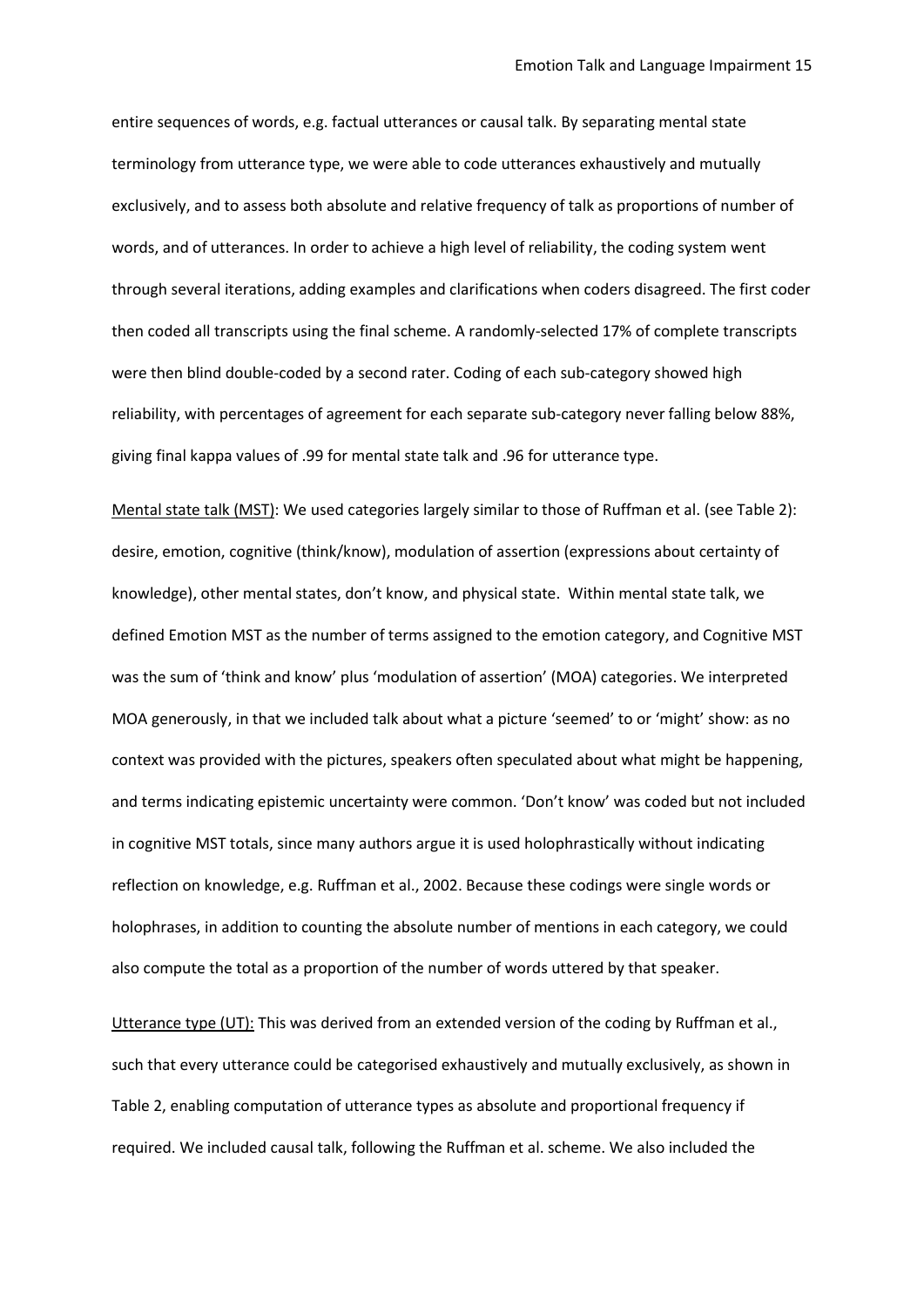gestures of shrugging, or shaking or nodding the head where these acted semantically, as responses to questions.

Table 2 about here

Scaffolding of causal talk: We identified all statements involving a child in causal talk and these were categorised on two dimensions, according to whether or not the statement was supported by maternal scaffolding, and what type of cause was involved:

Unscaffolded: where a child produced a complete 2-clause causal statement unaided, e.g. Child: He is not happy because they are laughing at him.

Scaffolded: where the mother produced a partial causal utterance (typically, a question), completed by the child e.g. Mother: Why is he sad? Child: Because he is sitting by the edge.

Each of these statements was then coded for content. Because of the particular nature of the task, i.e. working out what was happening in emotion-relevant pictures, causal talk fell into 3 clear categories, which were sufficient to code all the transcripts:

Emotional: talk about the causes of emotion e.g. Child: She is sad because they are not talking to her.

Behavioural: talk about the causes of people's behaviour, e.g. Child: They [police] are trying to get them [a crowd] so they can't get through [the barrier].

Deductive: use of evidence or reason to warrant a particular inference, e.g. Mother: Why do you think he is happy? Child: Because he is smiling.

The 'deductive' label is derived from Donaldson's (2003) research into children's language of explanation, which contrasts empirical uses of because (giving causes of an event or state) with deductive uses, giving warrants for knowledge or claims. Its deductive use can be clearly identified by the formal phrase 'How do we know that...' but it is more usual in everyday conversation to use 'Why'. This means that statements can be ambiguous as to whether 'why' is being used in an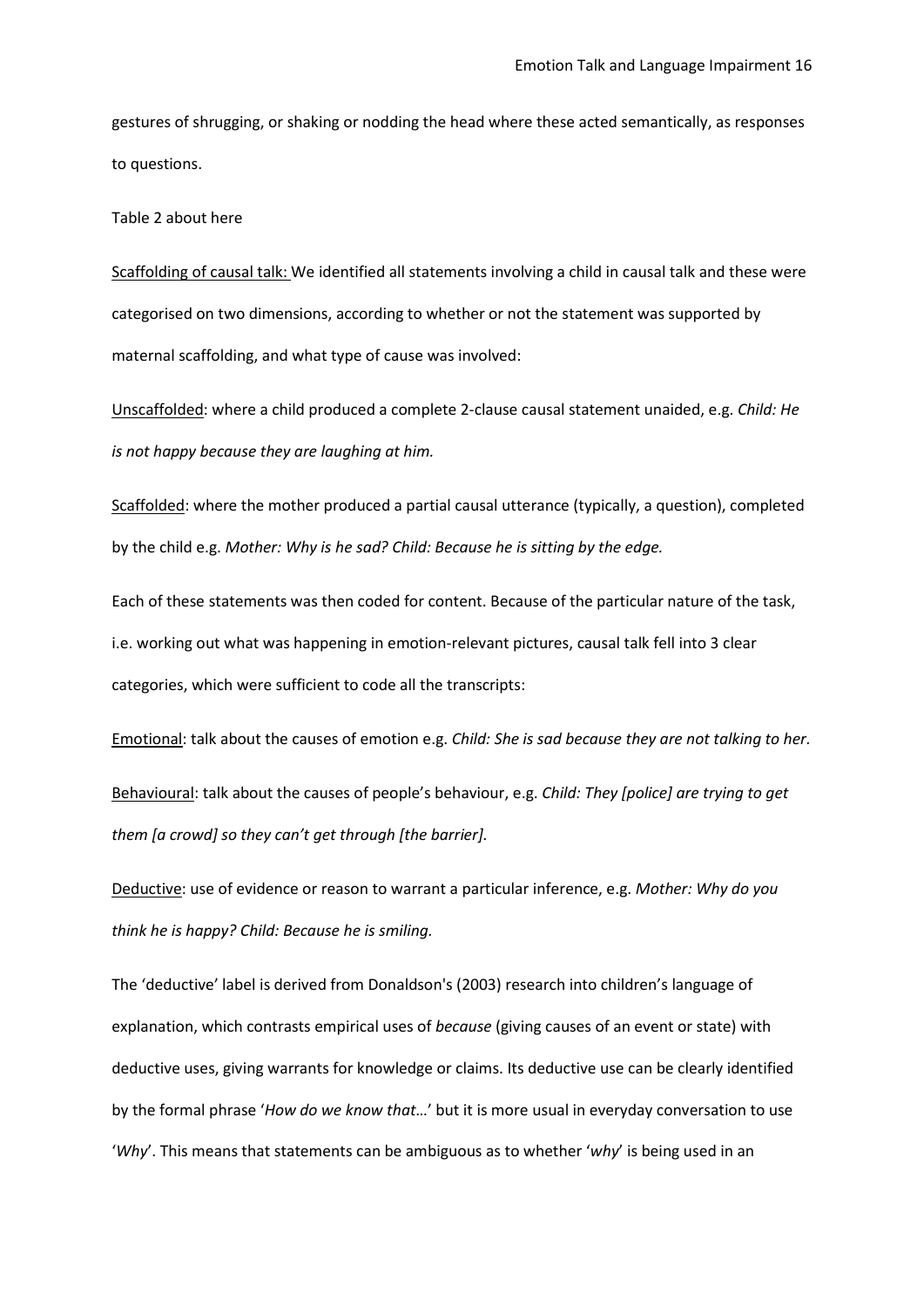empirical sense ('Why is he sad? Because the boy hit him') or a deductive sense ('Why is he sad? Because he is crying'). We coded deductive usage according to the nature of the response. Deductive usage was coded when the speakers clearly interpreted a question 'Why' in a deductive sense, i.e. giving reasons to warrant a statement rather than causes to explain an event or state.

## Results

We first address SLI/ TD group differences in emotion understanding and reported adjustment. Next we look at the frequency of different types of talk by mothers and by children, notably for cognitive, emotion and causal talk. Third, we relate these types of talk to children's emotion understanding on the TEC and reported adjustment on SDQ. Fourth, we examine in more detail the sorts of causal utterances that children produced, in particular in relation to emotion, and assess how mothers' utterances scaffolded such causal talk.

An initial check showed that there were no gender differences in measures of language, emotion understanding or mental state talk, and no indication of interactions between gender and language group, so we did not analyse this variable further. The size of the sample clearly requires caution in interpretation for all analyses. There was little evidence of deviations from normality (skewness or kurtosis) in the SDQ, TEC and MST variables, other than one outlying score for child causal utterances, but there was some evidence for kurtosis in the scaffolding variables, which are thus analysed using non-parametric tests.

#### Group differences in Test of Emotion Comprehension and Adjustment

The total TEC score and the raw scores (as proportions of the maximum score) on each subtest for each group are shown in Table 3 (upper panel). As predicted, the SLI group performed significantly lower than the TD group on TEC emotion understanding overall,  $t$  (16) = 5.38,  $p$ <.001. Scores for each of the three separate subscales were also significantly different between groups, all  $t$  (16) >3.0, ps<.01.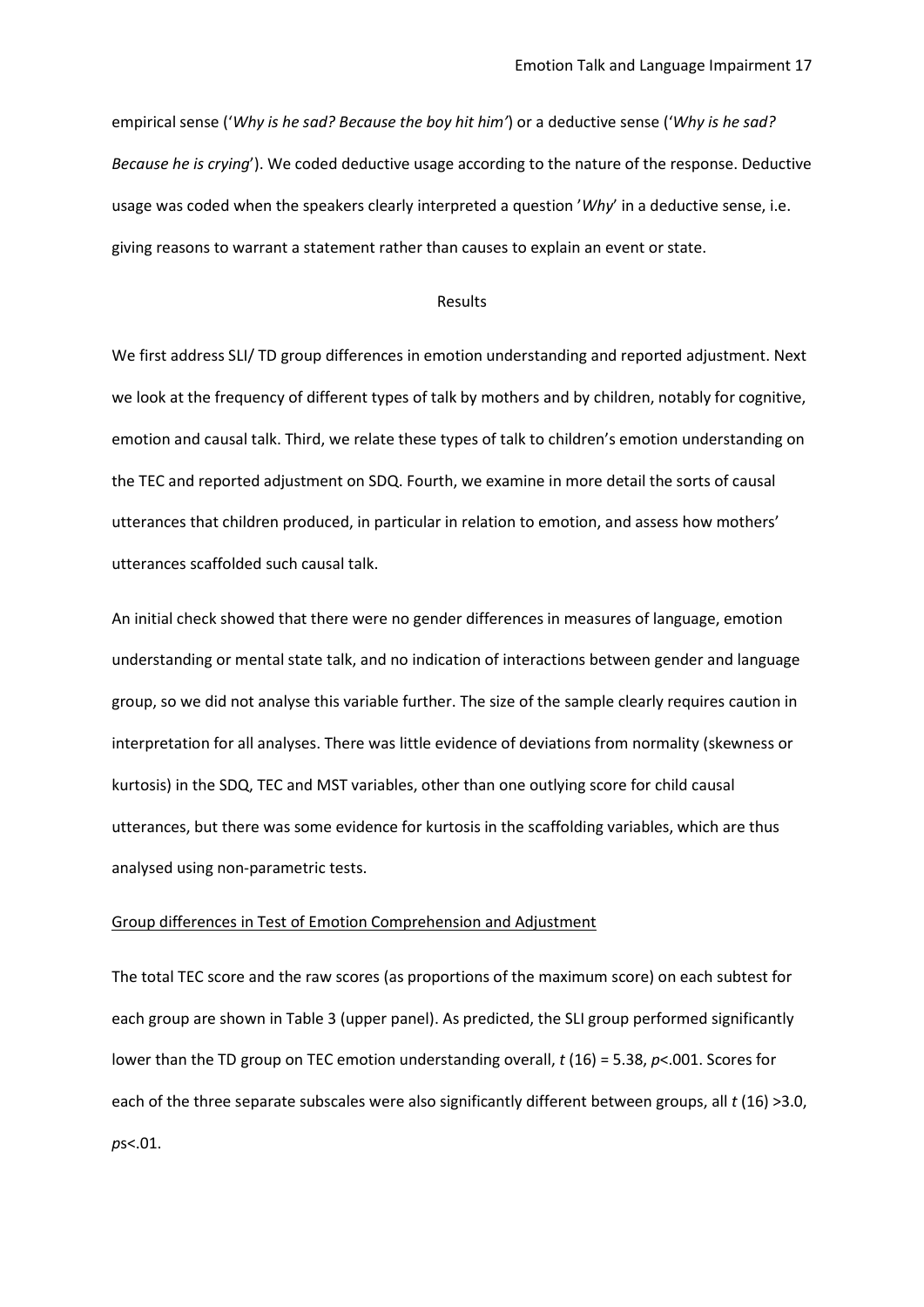Scores on each subscale of the SDQ are also shown in Table 3 (lower panel). Children with SLI tended to score higher on indicators of difficulty: their average difficulty scores were borderline or clinically significant, and were significantly higher than those of the TD group, for each of emotion symptoms, inattention and peer problems. There were no significant differences between groups for conduct problems or prosocial behaviour.

#### Table 3 about here

We expected that emotion understanding would relate to reported adjustment problems, but we did not find any evidence for this: there were no significant correlations within either the TD or the SLI group between total TEC score and any of the SDQ sub-scales. Table 4 shows inter-correlations between these variables for each group. It also displays relations with language measures, which were largely not significant.

## Table 4 about here

## Qualities of Mother and Child Mental State Talk

We first checked for any absolute differences between TD and SLI groups in frequency of overall talk by mothers and by children. The two groups did not differ significantly either in the total number of mother utterances (TD  $M = 109.67$ ,  $SD = 41.7$ , SLI  $M = 112.56$ ,  $SD = 36.87$ ,  $t(16) = .52$ ), or in total child utterances (TD  $M = 87.11$ ,  $SD = 29.92$  and SLI  $M = 77.22$ ,  $SD = 18.06$  respectively, t (16) = .85). We also compared total number of words. There was no significant group difference in the total of mothers' words (TD  $M = 731.11$ ,  $SD = 332.88$  and SLI  $M = 663.11$ ,  $SD = 209.09$  respectively, t (16) = .52). TD children uttered a slightly but not significantly higher number of words than those in the SLI group, TD  $M = 259.22$   $SD = 105.36$  and SLI  $M = 198.22$ ,  $SD = 136.39$ ,  $t$  (16) = 1.06, n.s.. This meant we used absolute number of mother and child utterances and words for each comparison.

#### Mothers' Talk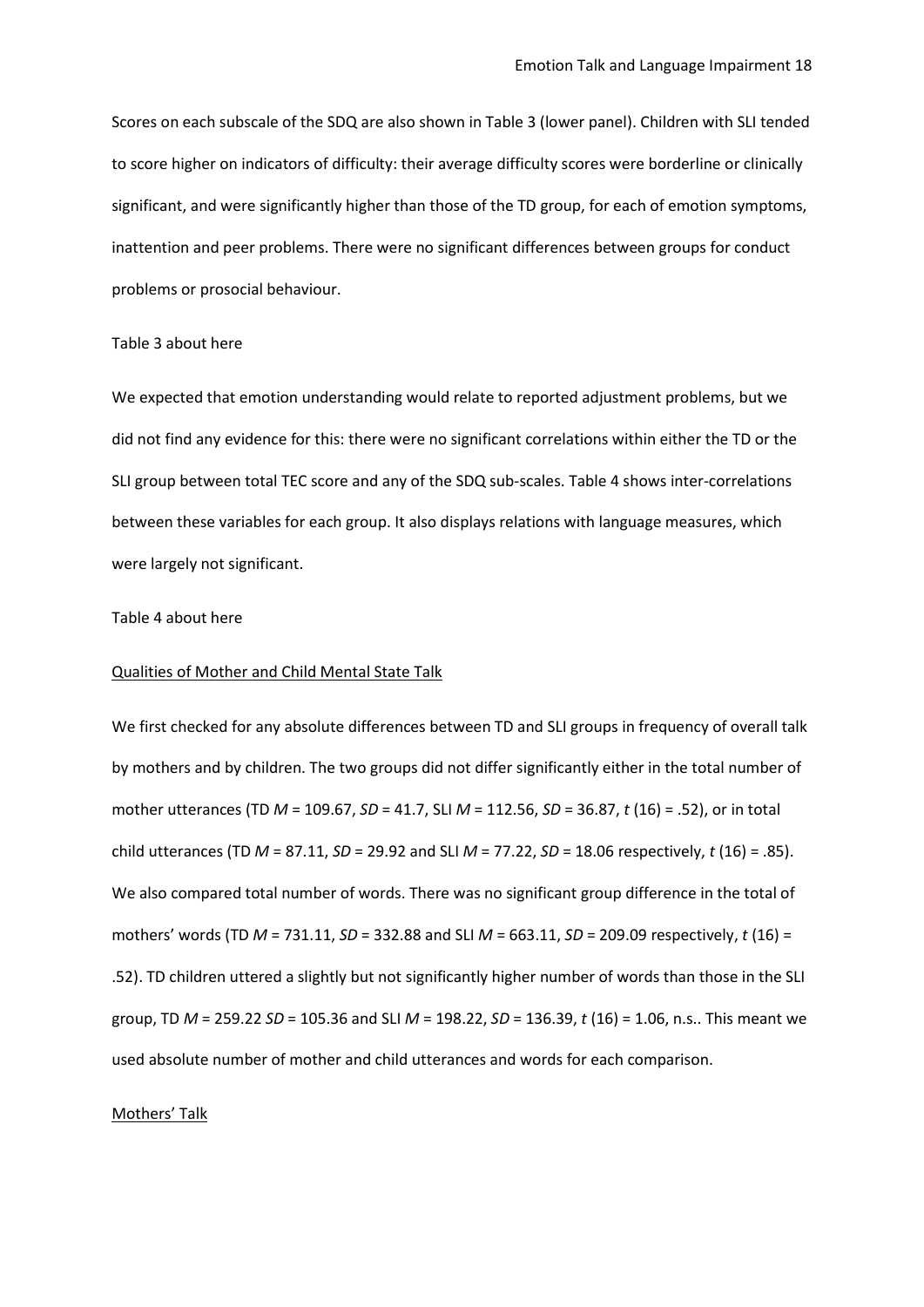Mothers' uses of the different MST categories for each child group appear in Figure 1 (top). The two subcategories of cognitive talk (think/ know and MOA) are shown separately but were combined for analysis. The pattern was very similar across groups, with fairly frequent use of emotion and cognitive terms, and no significant group differences for either category, ts (16) = -.50 and .42 respectively, n.s.. We also compared the range of emotion types (i.e. distinct emotion vocabulary items) mentioned by mothers. Mothers of TD children used a slightly greater range of terms ( $M =$ 9.11 types,  $SD = 3.26$ ) than mothers of SLI children ( $M = 6.78$  types,  $SD = 2.68$ ) but this difference was not significant,  $F(1, 16) = 2.75$ ,  $p > 12$ .

## Figure 1 about here

There were similarly few differences for mothers' utterance types between TD and SLI groups, as shown in Figure 1(bottom). Mothers of SLI children used more repetition of the other, SLI  $M = 12.44$ ,  $SD = 7.52$  and TD  $M = 5.11$ ,  $SD = 5.97$ ,  $F(1, 16) = 5.25$ ,  $p < 0.05$ .

### Children's Talk

We now turn to children's talk, which yields a more differentiated picture. Types of MST uttered by children in the two groups appear in Figure 2 (top). There was no difference between groups in use of emotion terms, which were used fairly frequently,  $F(1, 16) = .08$ , n.s. However, SLI children used cognitive terms (think, know, MOA) significantly less often than TD children did, with  $M = 2.33$ , SD = 2.78 compared to  $M = 7.22$ ,  $SD = 4.84$  for TD children,  $F(16) = 6.90$ ,  $p < 0.05$ : indeed, no child in the SLI group used a think or know term more than once in their conversations. Furthermore, children with SLI tended to use 'don't know' more (M = 2.89,  $SD = 2.8$ ) than those with TD, M = 1, SD = 1, t (1, 10) = 1.90, p<.10, supporting the decision to analyse this category separately from think/know. For child utterance types (Figure 2, bottom), as with mothers, there were no differences in most categories. There was however a clear difference in children's use of causal utterances: these were more than twice as frequent in TD,  $M = 7.44$ ,  $SD = 5.00$ , than in SLI,  $M = 2.89$ ,  $SD = 3.44$ ),  $F(1, 16) = 5.06$ ,  $p < 05$ .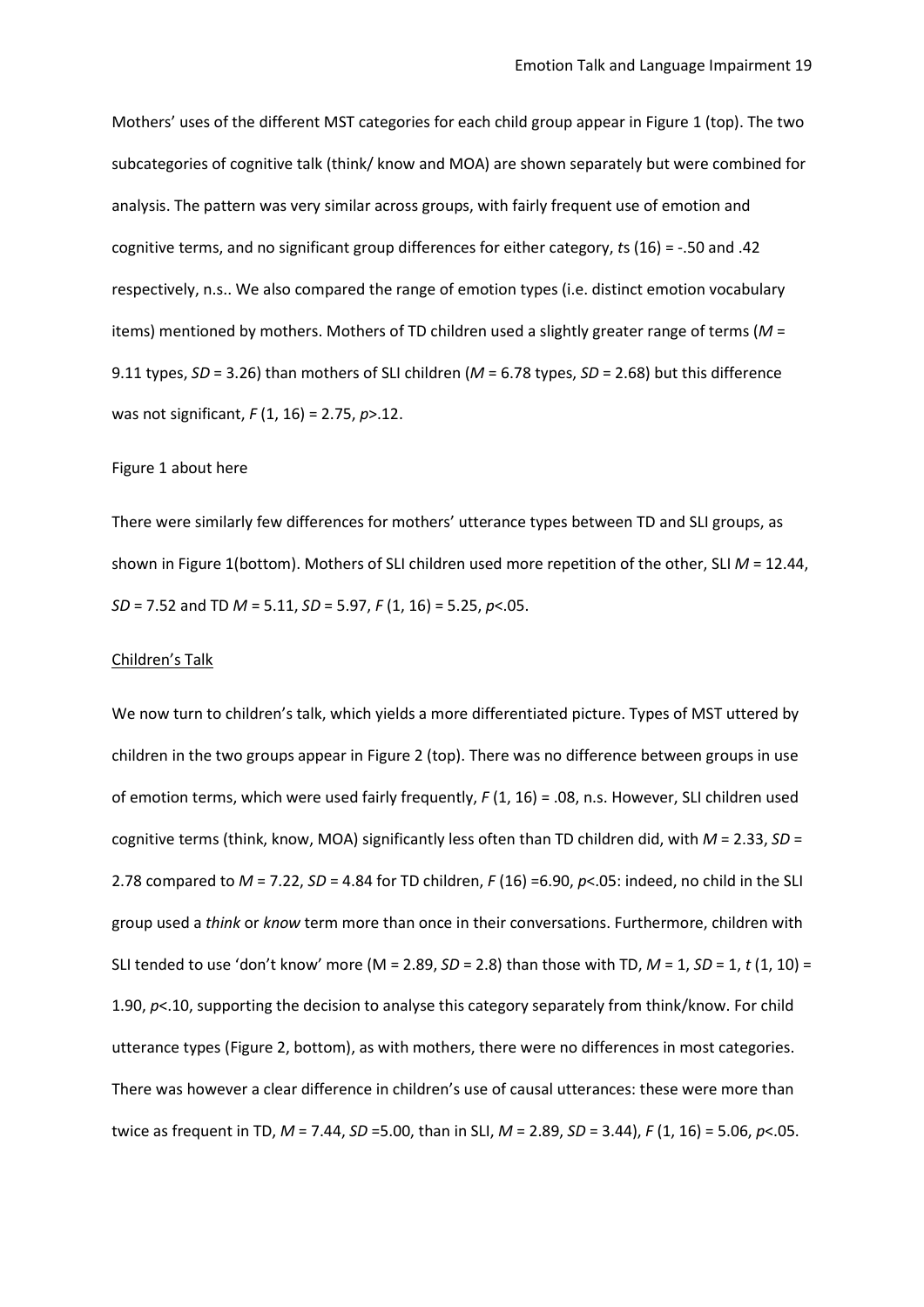#### Figure 2 about here

## Relations of emotion, cognition and causal talk to emotion understanding and adjustment

Patterns of correlations suggest that while there were high inter-correlations between measures of expressive language, in particular, and of mental-state talk, emotion understanding and adjustment, children's diagnostic group (SLI or TD) did not appear to strongly mediate these relations, using inspection of overlaps of diagnostic group data points in scatterplots. We therefore collapsed across diagnostic groups to investigate the correlations between MST and emotion understanding, following the practice of Lee and Rescorla (2008) in their study of MST in language-impaired children, thus also supporting greater statistical power.

Our first question in this section is about the relative importance of mother and child emotion, cognitive and causal talk in children's emotion understanding and adjustment. We look first at mothers. Mothers who frequently used cognitive talk also tended to use much emotion talk,  $r(16) =$ .57,  $p$ <.01, but neither of these talk types predicted children's TEC score,  $r$  (16) = -.34 with emotion talk and  $r$  (16) = .22 with cognitive talk. Mothers' cognitive talk was significantly associated with causal utterances,  $r(16) = .57$ ,  $p<0.01$ , which similarly did not predict children's TEC score,  $r(16) = .21$ . The picture for children's talk is different. Their cognitive and emotion talk was not significantly correlated,  $r(16) = .27$ , and, like mothers, their causal and cognitive talk was closely related,  $r(16) =$ .79,  $p$ <.01. However, children's cognitive talk did significantly predict their TEC scores,  $r(16) = .59$ ,  $p$ <.01, although their emotion talk did not,  $r(16)$  = -.08, and the difference between these two correlations was significant using Fisher's z-r transformation,  $z(16) = 2.46$ , 2-tailed  $p<01$ . The significant relation of TEC score with child cognitive MST also remained when child receptive and expressive language was partialled out,  $r$  (14) = .49,  $p=$  .05. Furthermore, child causal talk also predicted TEC scores,  $r(16) = .52$ ,  $p<.05$ .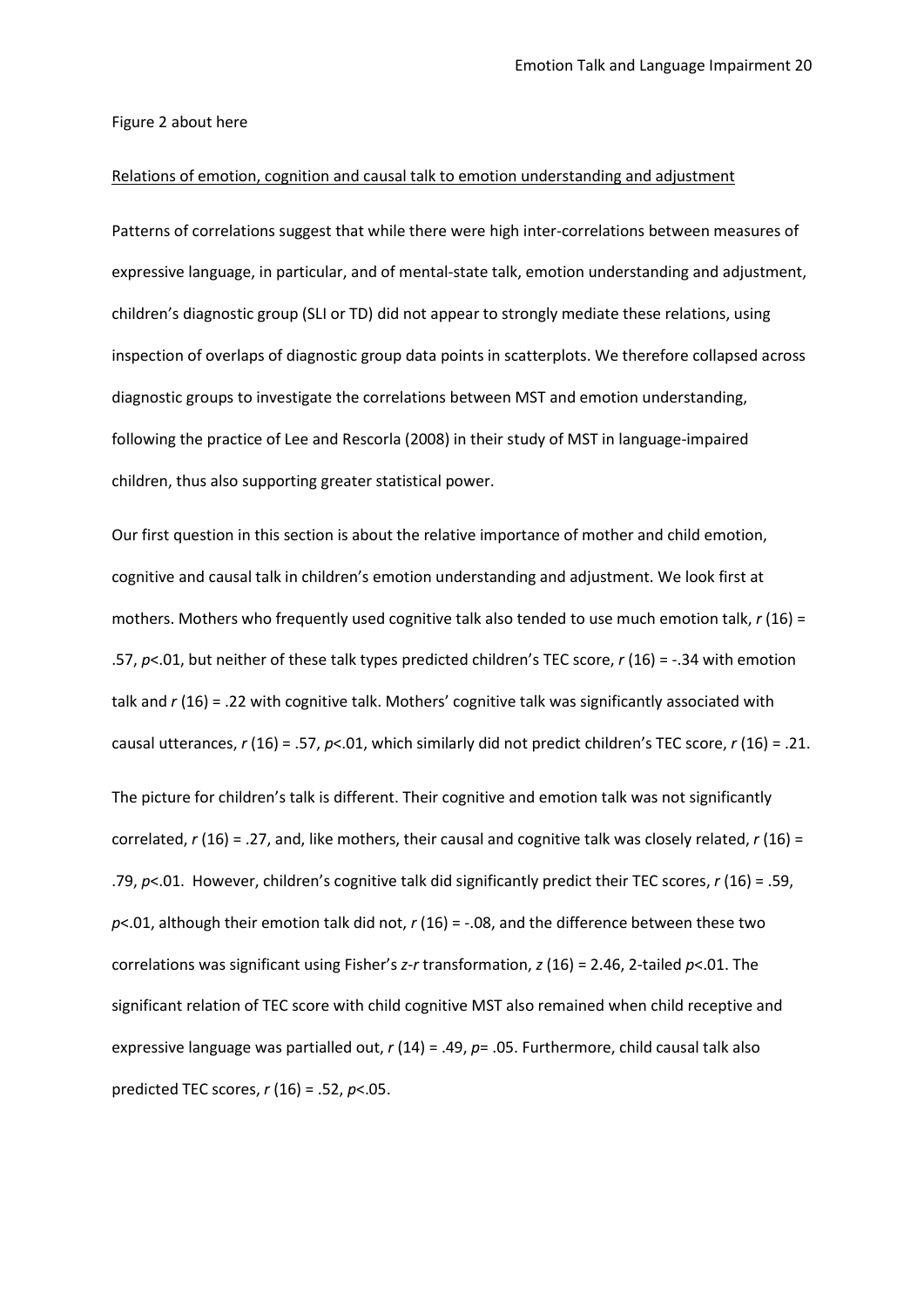We also looked at relations between MST and adjustment scores on the SDQ, even though we had not found strong relations between emotion understanding and SDQ scores, as mentioned above. Mother emotion talk, cognitive talk and causal talk did not predict any of the child's SDQ sub-scores, all rs (17) <.20. For child MST, unlike the pattern of relations found with TEC emotion comprehension scores, child's SDQ emotion symptom scores were predicted neither by child emotion talk nor by child cognitive talk, rs (16) <.20. However, lower frequency of child emotion talk did predict higher ratings of peer problems,  $r(16) = -.58$ ,  $p<0.01$ , and low child cognitive talk predicted higher ratings of inattention,  $r(16) = -.62$ ,  $p<.01$ . This latter relation remained when both receptive (BPVS) and expressive language were removed,  $r(14) = -0.56$ ,  $p<0.01$ . Given the very small sample size and number of correlations examined here, though, these non-predicted relations must be treated with considerable caution.

## Scaffolding of causal talk about emotion

The results so far show that maternal MST input did not differ for children with TD or with SLI, but that children with SLI used less cognitive and less causal talk than the TD group. Furthermore, these features of children's talk predicted children's emotion understanding, although not adjustment, across the groups. However, separation of mother and child talk in a joint conversation is somewhat artificial: a scaffolding approach would suggest that we look at what causal statements children are capable of, with or without support. We next looked at scaffolding of causal utterances of the 3 types identified: emotional, behavioural and deductive. Distribution of these data deviated from normality, and we used non-parametric tests.

Both groups of children were involved in the production of causal statements when scaffolded by mother's talk, with 29 such events for TD children and 25 for SLI children, a non-significant difference, Mann-Whitney  $U = 32$ ,  $p = .48$ . The picture is quite different for children's unscaffolded production of two-clause causal statements, with a total of 27 for TD children (at least 1 for each child) and only 6 instances for SLI children (2 each for 3 children), a significant difference, Mann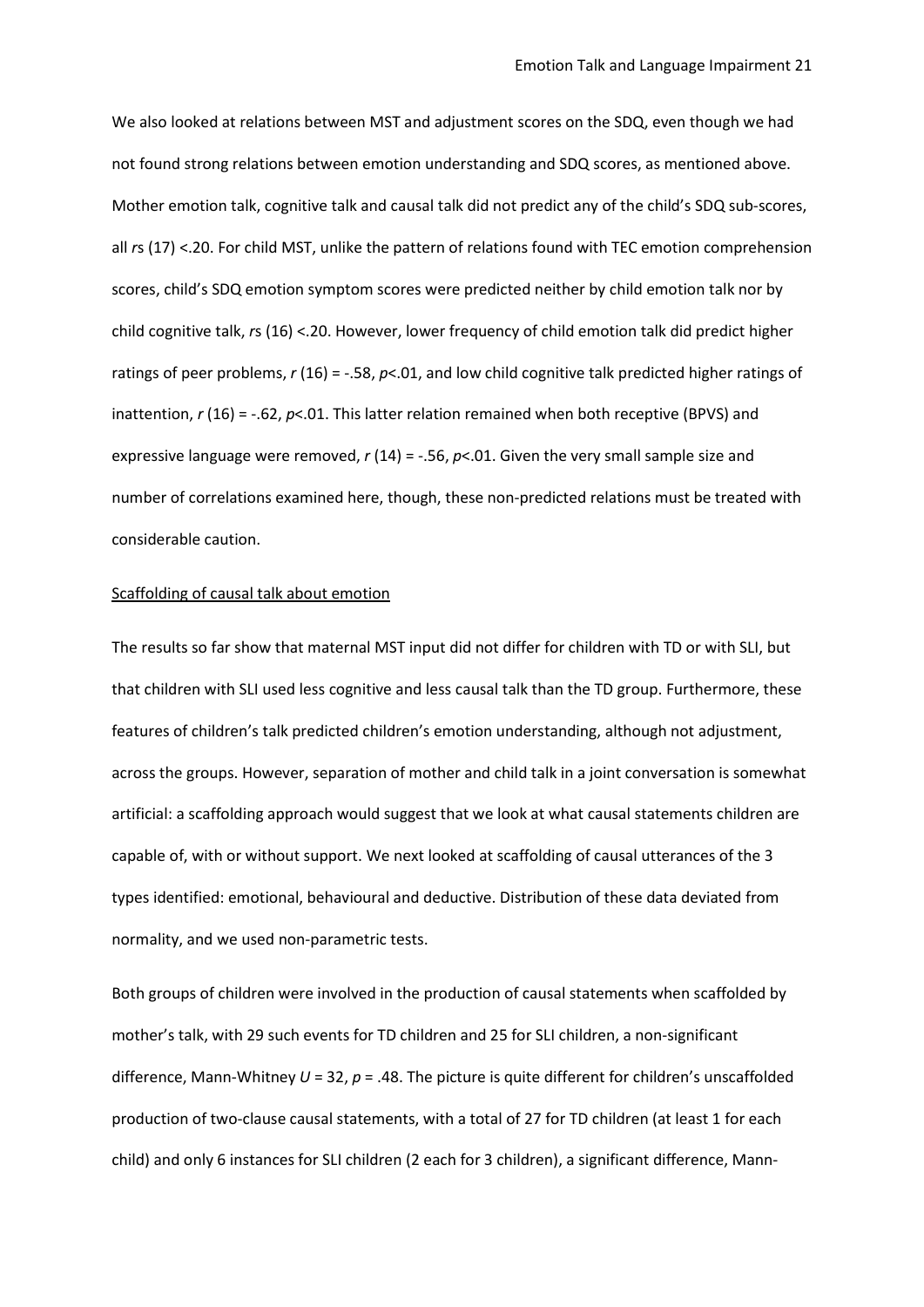Whitney  $U = 10.5$ , p<.005. Further, the content of causal utterances in which children took part (whether scaffolded or unscaffolded) differed across groups. Most notably, TD children were involved in 36 causal structures involving emotion, compared with only 13 such structures for SLI (from 4 of the 9 children), Mann-Whitney  $U = 14$ ,  $p<01$ . Furthermore, the number of such statements was positively related to higher emotion understanding scores, Spearman's rho  $(16)$  = .61,  $p$ <.01. TD children were involved in 19 deductive causal utterances, compared to only 6 for children with SLI: this was not a significant difference, Mann-Whitney  $U = 28.5$ ,  $p = .30$ . Behavioural cause utterances appeared on 12 occasions in the SLI group but only once in the TD group: this difference was not significant, Mann-Whitney  $U = 25.5$ ,  $p = .19$ .

## Discussion

This study investigated the links between features of mother - child conversation and children's concurrent understanding of emotion and their emotional adjustment, comparing languageimpaired and typically-developing children. As predicted, we found that children with SLI showed poorer emotion understanding and more difficulties in adjustment, in particular for emotion symptoms, inattention and peer problems. Furthermore, we showed that children's emotion understanding was predicted by features of their conversation with their mothers. Mothers of TD and SLI children respectively provided similar amounts of emotion and cognition-focused mental state talk, and causal talk, and the frequency of such talk types did not relate to children's emotion understanding. In contrast, features of children's talk did differ, and predicted their emotion understanding, providing new information about the link between conversation and emotion understanding in children with language impairment. Children with typical language development produced significantly more cognitive and causal talk than children with language impairment, and these higher frequencies predicted better emotion understanding. Children's simple use of emotion terms did not differ between TD and SLI groups, and did not predict children's emotion understanding. In contrast, analysis of how causal talk about emotion was scaffolded showed that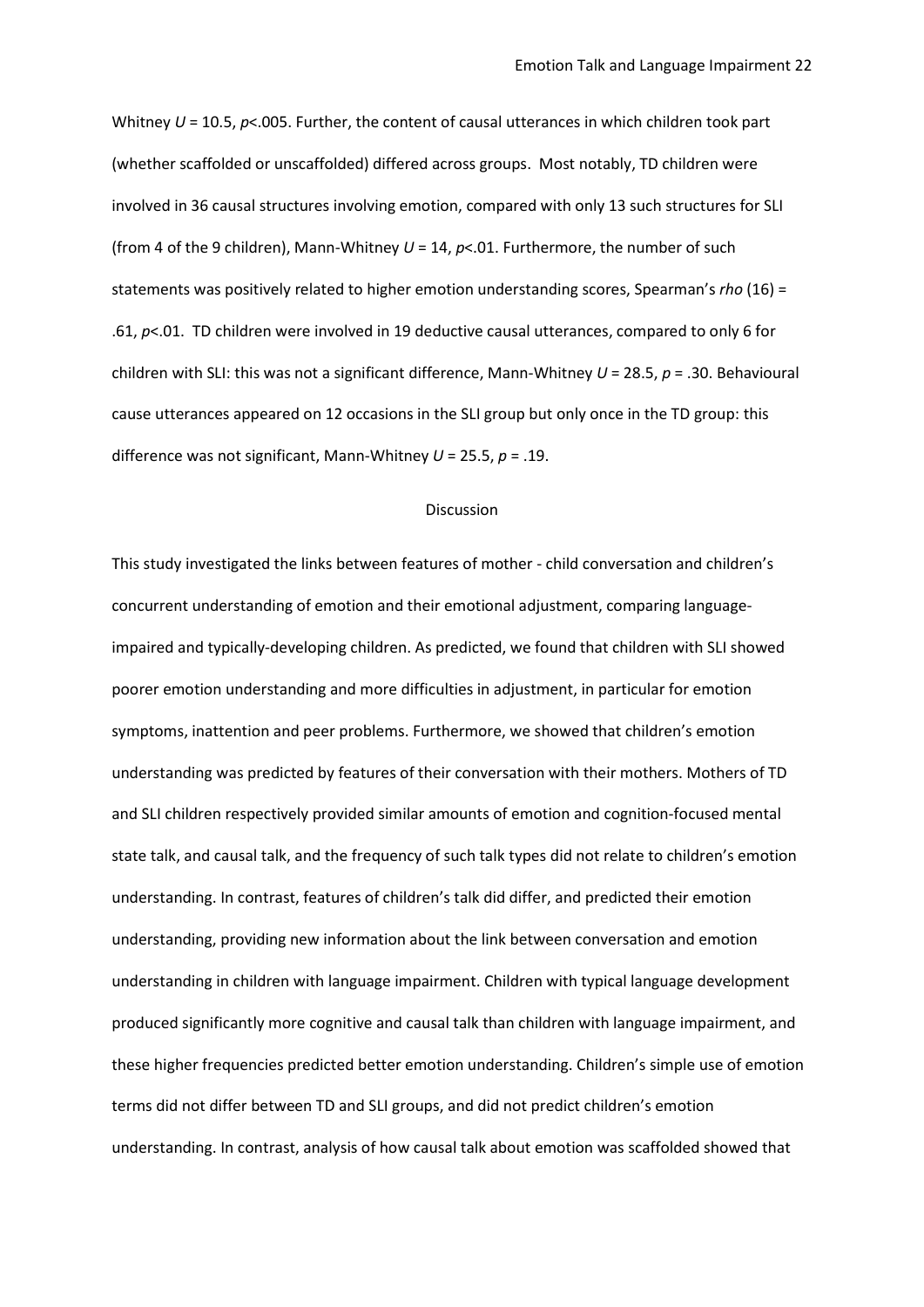children with SLI virtually never produced causal statements without maternal scaffolding, and participation in causal talk about emotions, scaffolded or otherwise, predicted better emotion understanding.

In relation to existing research, our findings on causal talk and emotion understanding are consistent with those of Dunn & Brown (1993) for TD 2- to 3-year-olds, that child causal talk, but not mother causal talk, predicted children's emotion understanding, and we have extended these findings to children with language impairment in middle childhood. Our results on simple mention of emotion in relation to emotion understanding were not consistent with Aznar & Tenenbaum's (2013) prospective link between maternal emotion label use at child age 4- to 6 years and children's emotion knowledge 6 months later, but fit more closely Cervantes & Callannan's suggestion that maternal causal explanations of emotion are important from the age of 4, in contrast to the greater role of emotion labels in younger children.

Clearly, our results must be treated with appropriate caution, considering the very small sample size, and further work involving children with SLI is needed to test the suggestions we have made here. In particular, our data did not support links between reported adjustment and either emotion understanding or properties of conversation, although such links have been found in other research with typically-developing pre-schoolers. With such a small sample, it is difficult to make definitive statements, so further research with larger samples is needed to establish whether such links exist. Such research could also consider other factors involved in maternal support for social adjustment. It was clear in our transcripts that mothers differed in their apparent goals they had in talking about the pictures with their children. Some mothers focused on supporting conversation about emotions, while others were more focused on using the pictures as a stimulus to discussing rules for behaviour, for example asking children what actions they should take in situations depicting a victim.

The results support the idea that simply having emotion labels in one's vocabulary is a starting point for pre-schoolers, but no longer predicts emotion understanding for school-aged children: causal talk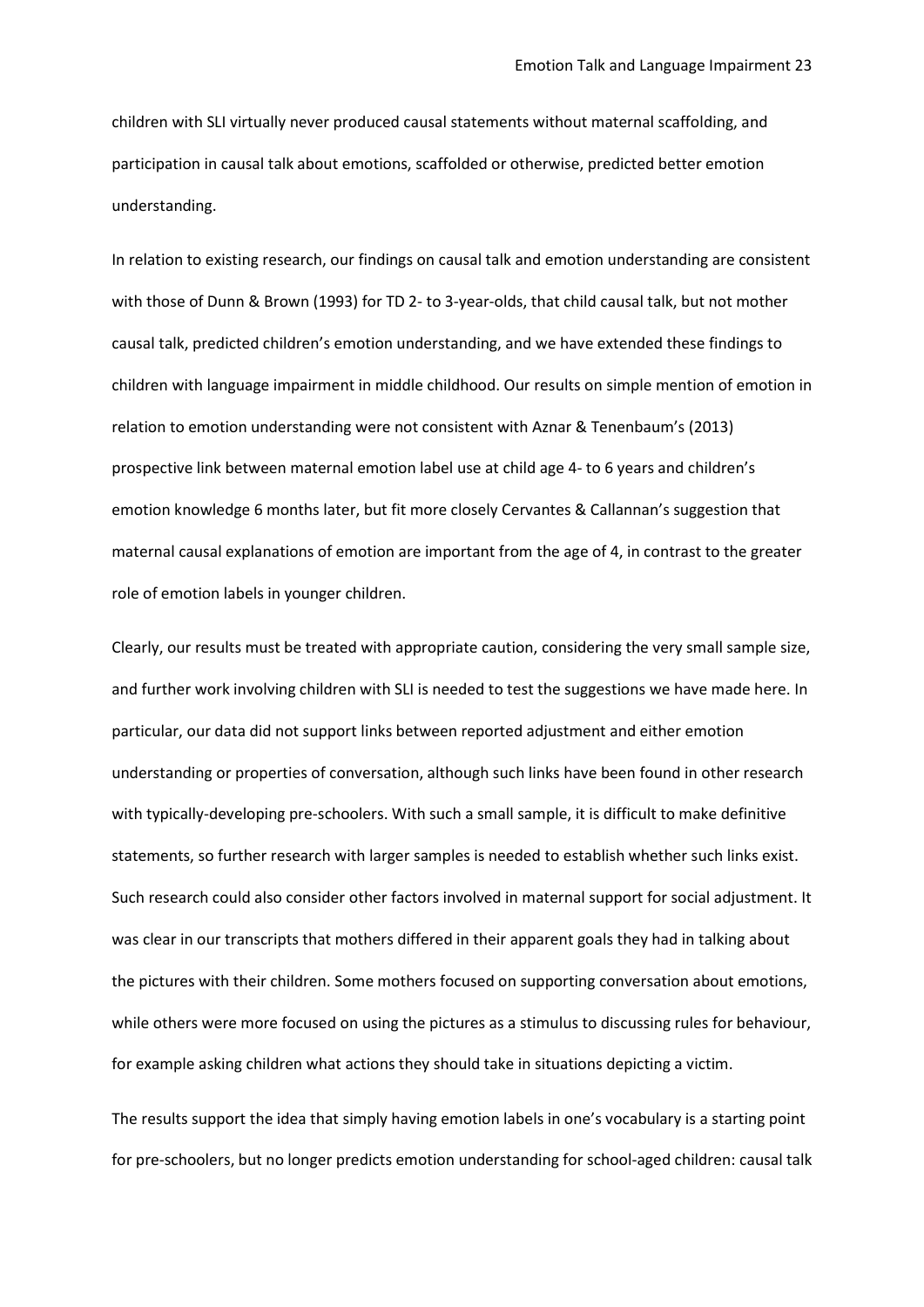about emotion appears to have an increasingly important role, including for children with SLI. The children with SLI in this study had sufficient emotion vocabulary to be able to label emotions in pictures readily, but were less likely to produce complex causal utterances about those emotions. Understanding structural aspects of language (e.g. syntax of embedded clauses) has sometimes been pitted against semantic aspects as an explanation of the link between language and ToM, but our analysis of how mothers support causal utterances about emotion shows how these are intertwined. Children with language impairment need to express and comprehend emotion vocabulary, and our results suggest that embedding this vocabulary into sentence structures expressing cause predicts better emotion understanding. Frequency of cognitive and causal talk was similar for mothers in the SLI and TD groups but different for the children. We think this underlines the collaborative nature of scaffolding activity: mothers provided close support for children to discuss causes of emotion, but children with SLI could rarely do so independently; so while they were involved in complex causal utterances about emotion, these utterances had to be supported by the mothers. TD children were more equal partners in these conversations. This seems a classic example of a Vygotskyan shift from interpsychological activity – explanations being constructed between mother and child – to intrapsychological – the child independently constructing explanations for emotions. The children with age-typical language skills in this study were at a point where they could, with effort, construct complex causal utterances, but could produce more with the support of mothers' questions. Children with language impairment showed little evidence they could produce two-clause causal utterances and generally could not yet make use of the support provided by mothers. Data from longitudinal studies of SLI could illuminate the effects of these scaffolding processes with more clarity.

A better understanding of the mechanisms whereby adult input supports children's emotion understanding could also inform intervention studies. The conversations recorded here were redolent with structural support from mothers in both groups. The mothers of children with SLI were clearly familiar with the sort of support their children needed to complete the picture task. These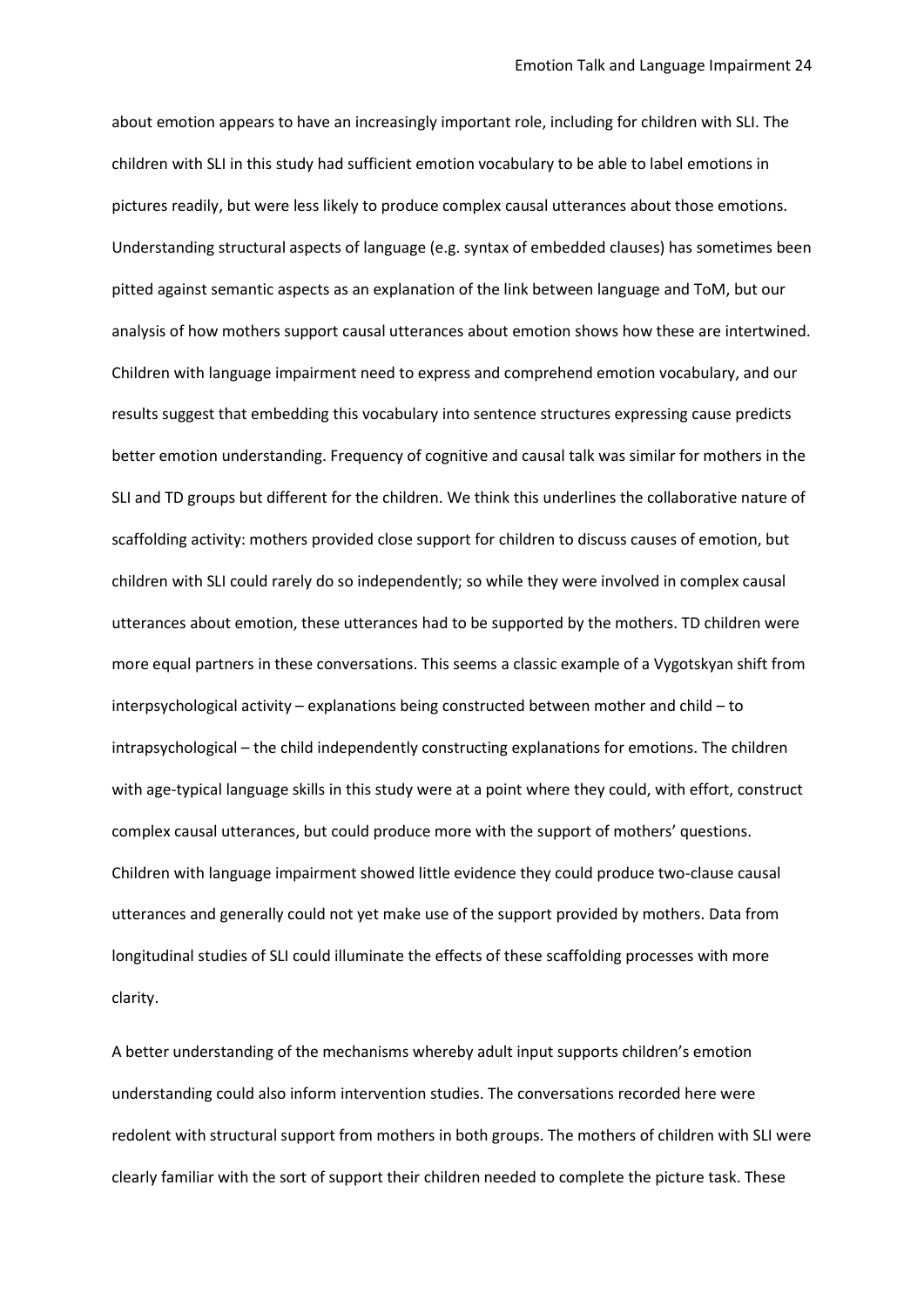mothers used just as many cognitive terms and causal utterances as mothers of TD children, and this highlights the challenges involved in eliciting emotion-cause talk in children with language impairments. It was common for the mothers of children with SLI to provide persistent stepwise questions leading to causal constructions about emotion, and this was most notable with the child in this group with the highest TEC score:

M: Do you think the boy is happy? C: because he is smiling

M: He's smiling isn't he? Why do you think he is? C: Because maybe he's done some good work [….] M: How do you think he feels? C: Happy

M: What do you think they might be happy about? C: They've both got the same jumper.

From a conceptual point of view, we suggest that it makes good sense to consider emotion talk in the context of a scaffolded conversation, over and above simply counting frequencies of talk types for mothers and children separately. That approach has clearly been very valuable in large-sample studies, showing the broad consistency and importance of mothers' talk to children in relation to those children's later social understanding and adjustment, and in identifying the different types of talk. Our coding system for conversation provides a reliable, mutually exclusive and exhaustive method of analysing mental state talk that could be used in larger studies to support or challenge our conclusions about the role of cognitive and causal talk. However, to understand the mechanisms of change through which children develop their understanding of emotion, we also need to study the processes of conversation, exactly as Vygotsky suggested in the idea of the zone of proximal development: what the child can do supported today, they can do unaided tomorrow.

The present study does not provide data to study change over developmental time, but our results suggest that scaffolding would be a useful lens through which to view changes in children's developing understanding. Analysing scaffolding of causal talk about emotions in larger samples, and across developmental time, seems an important research strategy if we are to understand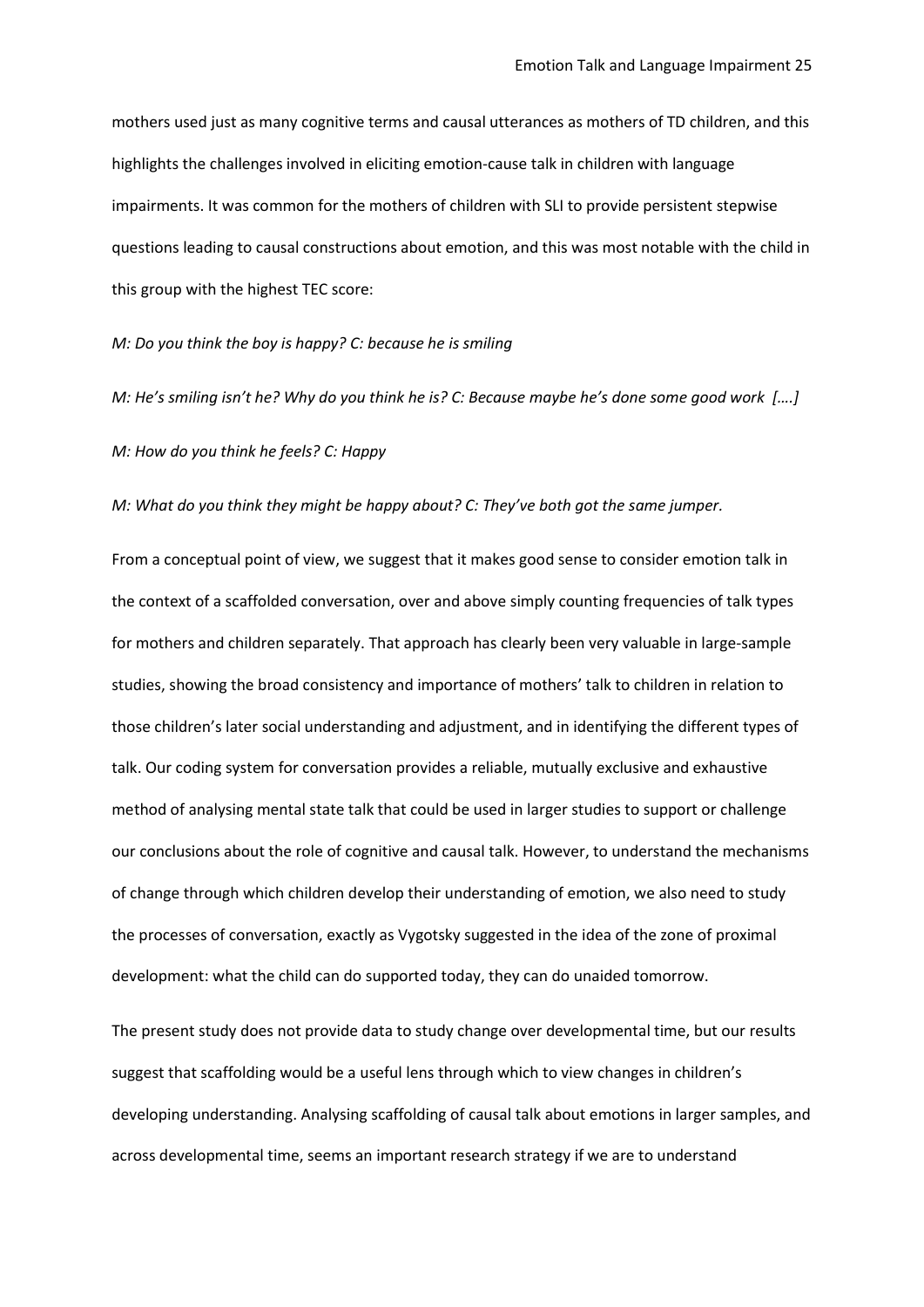developing emotion understanding in both TD and SLI. For example, do children with SLI follow a similar but delayed pathway to TD children in their causal talk? Our descriptive data showed that causal talk in children with SLI was primarily behavioural, but for TD children almost never was (we found only 1 such example in the TD group), compared with TD children's significantly more frequent involvement in talk about emotional causes. Does this mean that causal talk about behaviour might pave the way for more complex talk about causes of emotions? This is certainly a pattern consistent with Dunn & Brown's (1993) study with younger children, where causal talk about internal states (including emotion) showed a significant increase between 33 and 40 months, whereas behavioural cause talk remained constant across this period. Longitudinal and intervention studies in children with SLI could usefully inform these questions. Seeing how carers, and education professionals, with daily experience of interaction with SLI, provide support for conversations could bring insights into what types of intervention might be developed. Further research could also investigate ways that scaffolding causal talk supports development of emotion understanding. For example, Donaldson et al. (2003) suggest that causal connectives might serve to direct children's attention to specific causal relationships. Intervention studies focusing on cause could illuminate the conversational mechanisms that support children's developing understanding of causes of emotions.

An important consideration for research into family conversation is variability according to the nature of the conversations studied, and a purely descriptive database of the content of and frequency of different talk types is of value. We think that the TIM task we used, discussing pictures out of context, very common in studies of MST and ToM, may yield a high number of cognitive terms, because of the frequency of statements expressing doubt and certainty about what the situations depicted might be. This may be helpful in supporting children's reflective capacity and deductive inference about mental states. Previous studies of conversation with SLI children have involved conversations around toy play (e.g. Lee & Rescorla, 2008; Owen van Horne & Lin, 2011) or an experimenter questioning the child about their life (Johnston et al., 2001) and reported lower levels of cognitive talk than we found. Also, the conversations we recorded appeared highly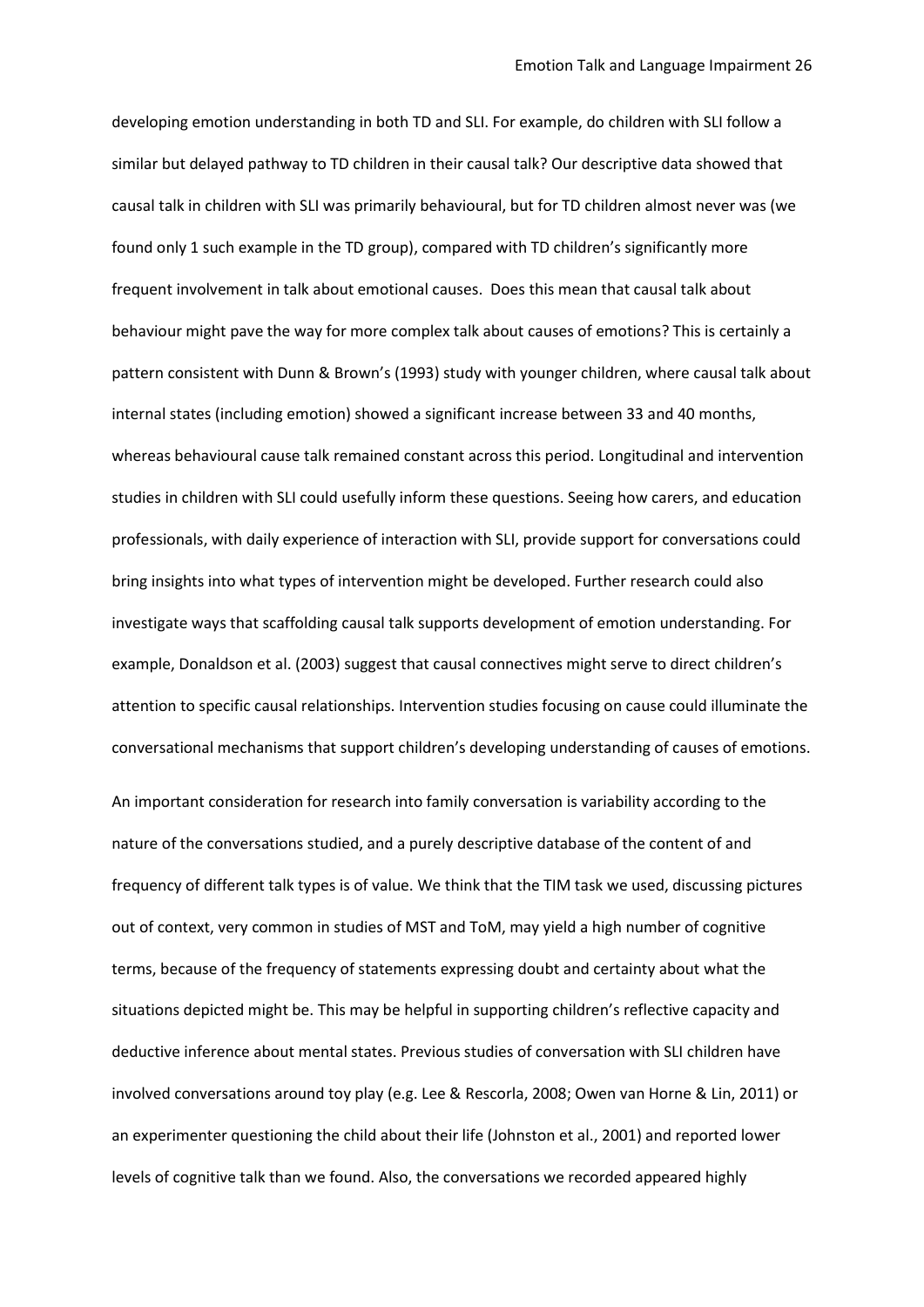connected, in Ensor & Hughes (2008) terms, compared to their conversational context of meal preparation and eating, in which conversation would be more often disrupted. It is therefore important to consider the different contexts of conversation that children experience, and the ways in which context constrains or supports emotion understanding, in the way, for example, that Dunn, Beardsall & Brown identified different patterns for conversation with sibling, parent and peer, and Aznar & Tenenbaum found different patterns for emotion talk with mothers and with fathers. Our context probably samples relatively high-level opportunities for mothers to support complex causal conversation. We know very little about the rate or frequency of conversations needed to support children's developing emotion understanding, though new methods of 'big data' capture might provide information about the amount and mix of input needed to foster such understanding.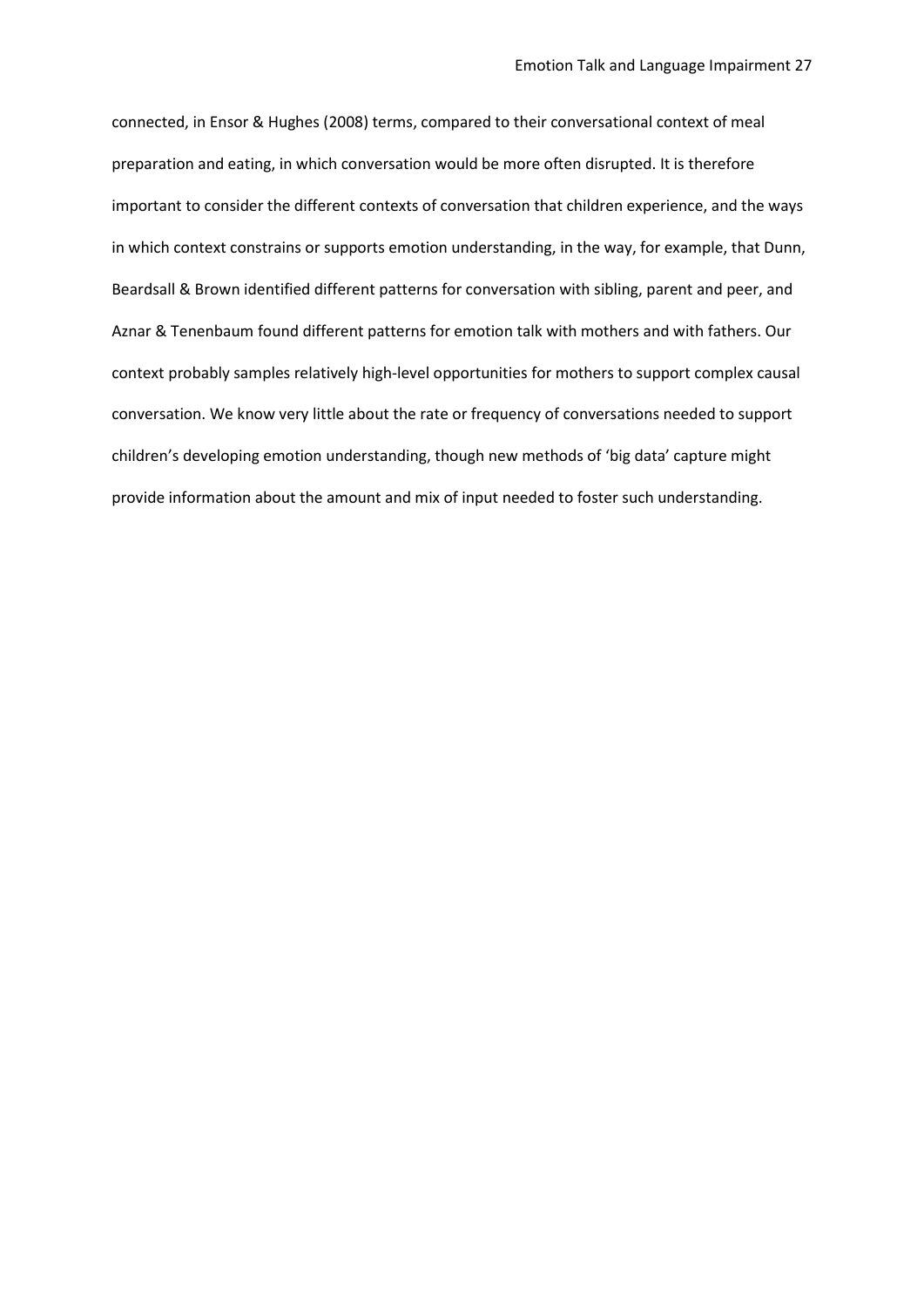### References

- Adams, C., Coke, R., Crutchley, A., Hesketh, A., & Reeves, D. (2001). Assessment of comprehension and expression 6-11. nfer-Nelson.
- Aznar, A., & Tenenbaum, H. R. (2013). Spanish parents' emotion talk and their children's understanding of emotion. Frontiers in Psychology, 4.
- Bakopoulou, I., & Dockrell, J. E. (2016). The role of social cognition and prosocial behaviour in relation to the socio-emotional functioning of primary aged children with specific language impairment. Research in Developmental Disabilities, 49, 354–370.
- Bishop, D. (2014). Uncommon Understanding (Classic Edition): Development and disorders of language comprehension in children. Psychology Press.
- Blackwell, A. K. M., Harding, S., Babayiğit, S., & Roulstone, S. (2015). Characteristics of Parent–Child Interactions A Systematic Review of Studies Comparing Children With Primary Language Impairment and Their Typically Developing Peers. Communication Disorders Quarterly, 36(2), 67–78.
- Brownell, C. A., Svetlova, M., Anderson, R., Nichols, S. R., & Drummond, J. (2013). Socialization of Early Prosocial Behavior: Parents' Talk About Emotions is Associated With Sharing and Helping in Toddlers. Infancy, 18(1), 91–119. http://doi.org/10.1111/j.1532-7078.2012.00125.x
- Cervantes, C. A., & Callanan, M. A. (1998). Labels and explanations in mother–child emotion talk: Age and gender differentiation. Developmental Psychology. US: American Psychological Association. http://doi.org/10.1037/0012-1649.34.1.88
- Conti-Ramsden, G., & Friel-Patti, S. (1984). Mother-child dialogues: a comparison of normal and language impaired children. Journal of Communication Disorders, 17(1), 19–35.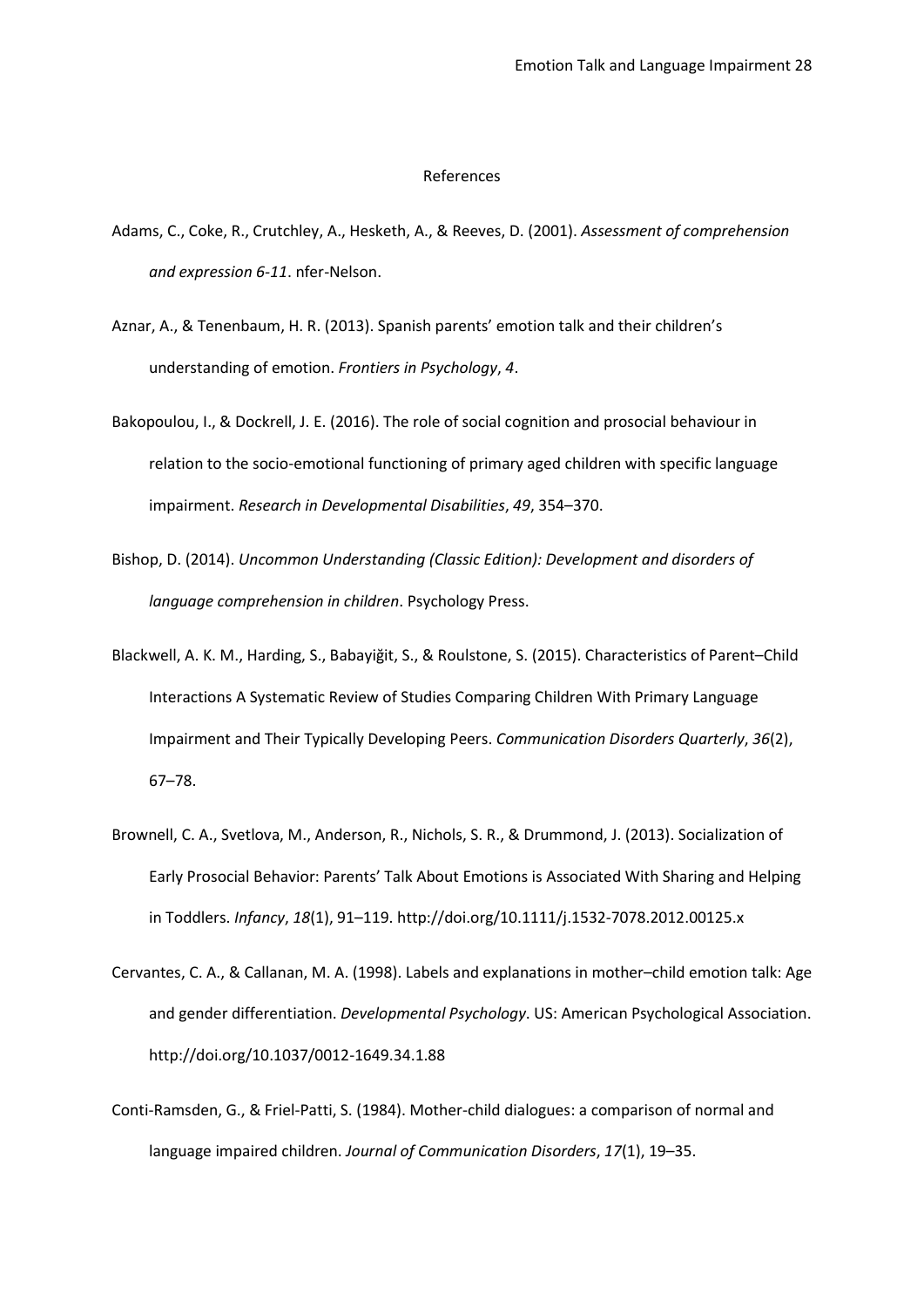- de Rosnay, M., & Hughes, C. (2006). Conversation and theory of mind: Do children talk their way to socio-cognitive understanding? British Journal of Developmental Psychology, 24(1), 7–37. http://doi.org/10.1348/026151005X82901
- Denham, S. A., McKinley, M., Couchoud, E. A., & Holt, R. (1990). Emotional and behavioral predictors of preschool peer ratings. Child Development, 61(4), 1145–1152.
- Devine, R. T., White, N., Ensor, R., & Hughes, C. (2016). Theory of mind in middle childhood: Longitudinal associations with executive function and social competence. Developmental Psychology, 52(5), 758.

Donaldson, M. (2003). Children's Explanations. Cambridge: Cambridge University Press.

- Donaldson, M. L., Reid, J., & Murray, C. (2007). Causal sentence production in children with language impairments. International Journal of Language & Communication Disorders, 42(2), 155–186.
- Dunn, L. M., Dunn, D. M., & N. (2009). British Picture Vocabulary Scale 3 (Third edit). London: GL Assessment Ltd.
- Dunn, J., Bretherton, I., & Munn, P. (1987). Conversations about feeling states between mothers and their young children. Developmental Psychology, 23(1), 132.
- Dunn, J., Brown, J., & Beardsall, L. (1991). Family talk about feeling states and children's later understanding of others' emotions. Developmental Psychology, 27(3), 448.
- Dunn, J., & Brown, J. R. (1993). Early conversations about causality: Content, pragmatics and developmental change. British Journal of Developmental Psychology, 11(2), 107–123.
- Ensor, R., Devine, R. T., Marks, A., & Hughes, C. (2014). Mothers' Cognitive References to 2-Year-Olds Predict Theory of Mind at Ages 6 and 10. Child Development, 85(3), 1222–1235.
- Ensor, R., & Hughes, C. (2005). More than talk: Relations between emotion understanding and positive behaviour in toddlers. British Journal of Developmental Psychology, 23(3), 343–363.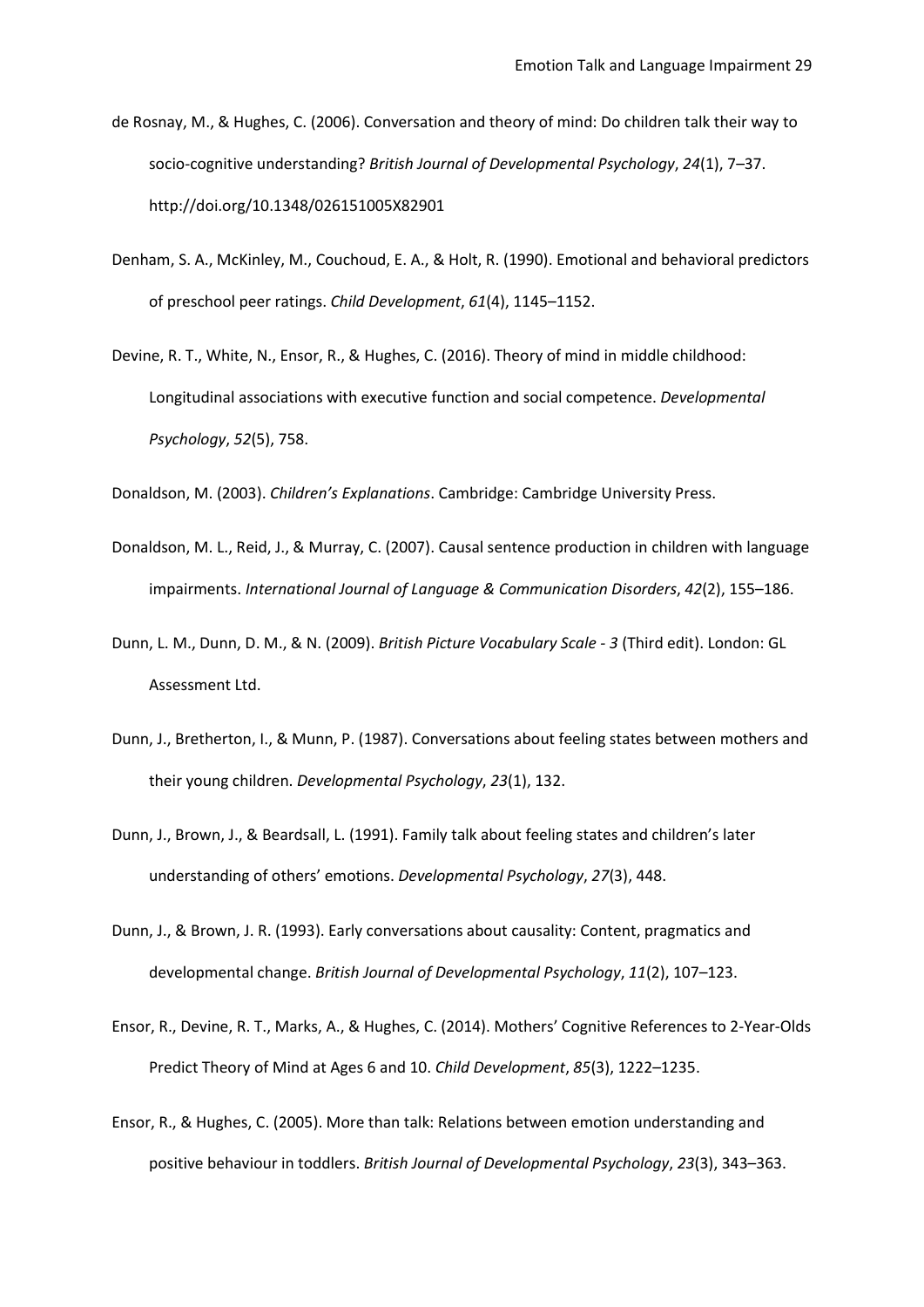- Ensor, R., & Hughes, C. (2008). Content or connectedness? Mother–child talk and early social understanding. Child Development, 79(1), 201–216.
- Ensor, R., Spencer, D., & Hughes, C. (2011). "You Feel Sad?"Emotion understanding mediates effects of verbal ability and mother–child mutuality on prosocial behaviors: findings from 2 years to 4 years. Social Development, 20(1), 93–110.
- Garner, P. W., Dunsmore, J. C., & Southam-Gerrow, M. (2008). Mother–Child Conversations about Emotions: Linkages to Child Aggression and Prosocial Behavior. Social Development, 17(2), 259– 277. http://doi.org/10.1111/j.1467-9507.2007.00424.x
- Garner, P. W., Jones, D. C., Gaddy, G., & Rennie, K. M. (1997). Low-Income Mothers' Conversations About Emotions and Their Children's Emotional Competence. Social Development, 6(1), 37–52.

Goodman, R. (1997). The Strengths and Difficulties Questionnaire: A Research Note. Journal of Child Psychology and Psychiatry, 38(5), 581–586. http://doi.org/10.1111/j.1469- 7610.1997.tb01545.x

Happé, F. G. E. (1994). An advanced test of theory of mind: Understanding of story characters' thoughts and feelings by able autistic, mentally handicapped, and normal children and adults. Journal of Autism and Developmental Disorders, 24(2), 129–154.

Harris, P. L., de Rosnay, M., & Pons, F. (2005). Language and Children's Understanding of Mental States. Current Directions in Psychological Science , 14(2), 69–73. http://doi.org/10.1111/j.0963-7214.2005.00337.x

- Hughes, C., & Leekam, S. (2004). What are the links between theory of mind and social relations? Review, reflections and new directions for studies of typical and atypical development. Social Development, 13(4), 590–619.
- Jenkins, J. M., Turrell, S. L., Kogushi, Y., Lollis, S., & Ross, H. S. (2003). A longitudinal investigation of the dynamics of mental state talk in families. Child Development, 74(3), 905–920.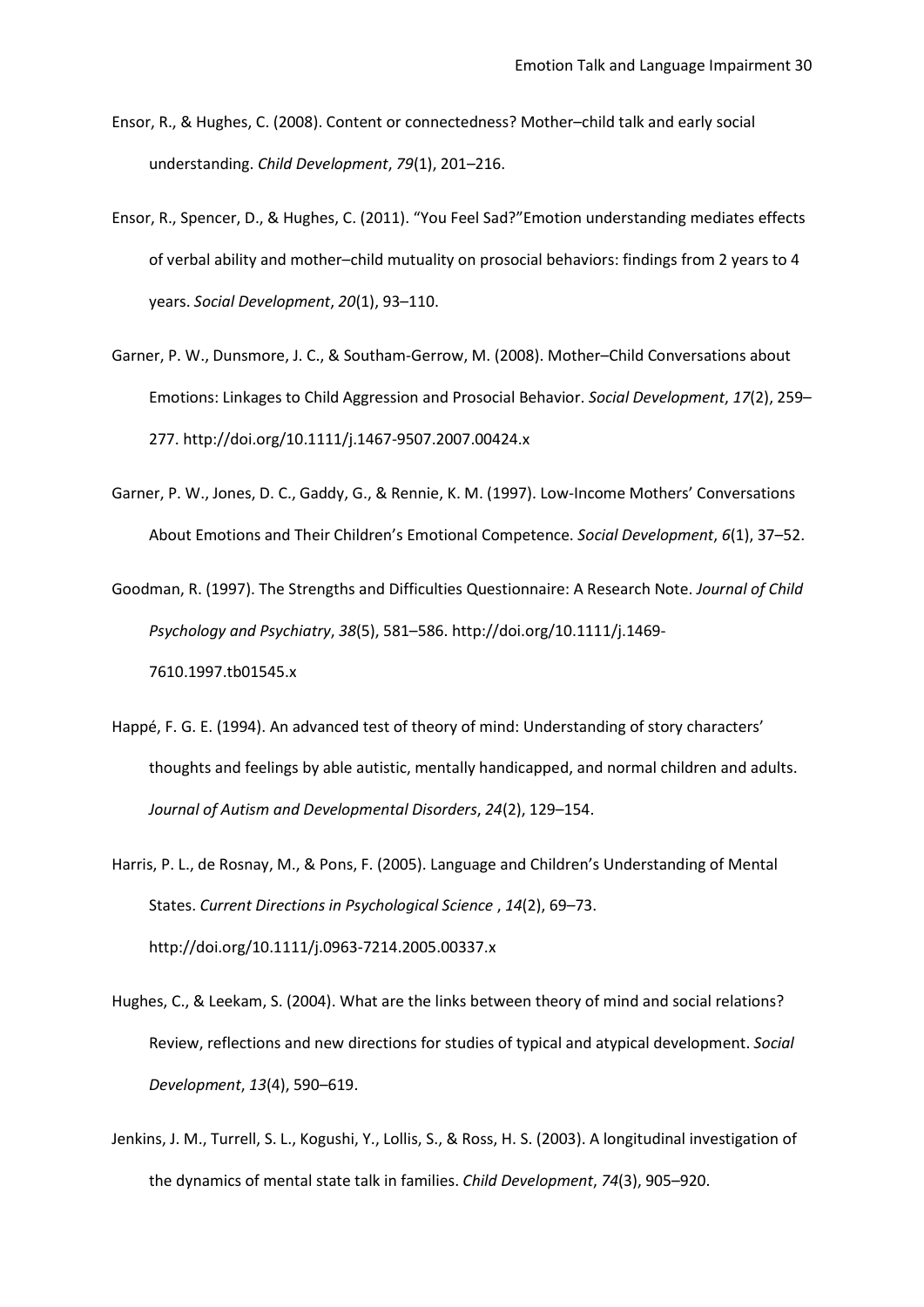- Johnston, R., Miller, J., & Tallal, P. (2001). Use of cognitive state predicates by language-impaired children. International Journal of Language & Communication Disorders, 36(3), 349–370.
- LaBounty, J., Wellman, H. M., Olson, S., Lagattuta, K., & Liu, D. (2008). Mothers' and fathers' use of internal state talk with their young children. Social Development, 17(4), 757–775.
- Lee, E. C., & Rescorla, L. (2008). The use of psychological state words by late talkers at ages 3, 4, and 5 years. Applied Psycholinguistics, 29(1), 21–39.
- Lewis, C., Freeman, N. H., Kyriakidou, C., Maridaki-Kassotaki, K., & Berridge, D. M. (1996). Social influences on false belief access: specific sibling influences or general apprenticeship? Child Development, 67(6), 2930–2947.
- Loukusa, S., Mäkinen, L., Kuusikko-Gauffin, S., Ebeling, H., & Moilanen, I. (2014). Theory of mind and emotion recognition skills in children with specific language impairment, autism spectrum disorder and typical development: group differences and connection to knowledge of grammatical morphology, word-finding abilities and verbal worki. International Journal of Language & Communication Disorders, 49(4), 498–507. http://doi.org/10.1111/1460- 6984.12091
- Owen Van Horne, A. J., & Lin, S. (2011). Cognitive state verbs and complement clauses in children with SLI and their typically developing peers. *Clinical Linguistics & Phonetics, 25*(10), 881–898.
- Peterson, C., & Slaughter, V. (2003). Opening windows into the mind: Mothers' preferences for mental state explanations and children's theory of mind. Cognitive Development, 18(3), 399– 429.

Pons, F., & Harris, P. (2000). Test of emotion comprehension: TEC. University of Oxford.

Pons, F., Lawson, J., Harris, P. L., & De Rosnay, M. (2003). Individual differences in children's emotion understanding: Effects of age and language. Scandinavian Journal of Psychology, 44(4), 347– 353. http://doi.org/10.1111/1467-9450.00354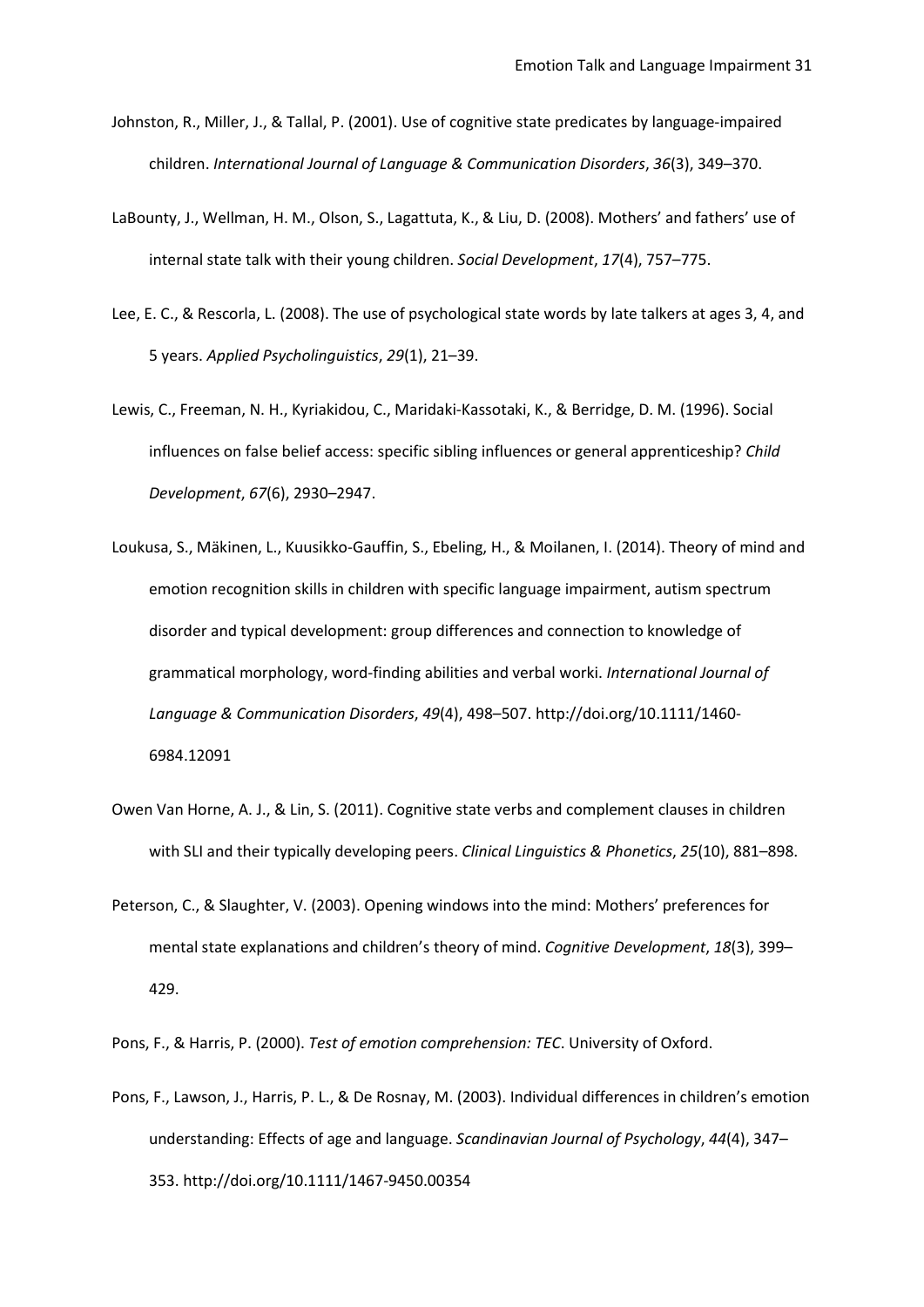- Ripley, K., & Yuill, N. (2005). Patterns of language impairment and behaviour in boys excluded from school. British Journal of Educational Psychology, 75(1), 37–50.
- Ruffman, T., Slade, L., & Crowe, E. (2002). The relation between children's and mothers' mental state language and theory-of-mind understanding. Child Development, 73(3), 734–751.
- Ruffman, T., Slade, L., Devitt, K., & Crowe, E. (2006). What mothers say and what they do: The relation between parenting, theory of mind, language and conflict/cooperation. British Journal of Developmental Psychology, 24(1), 105–124.
- Spackman, M. P., Fujiki, M., & Brinton, B. (2006). Understanding emotions in context: the effects of language impairment on children's ability to infer emotional reactions. International Journal of Language & Communication Disorders, 41(2), 173–188.

http://doi.org/10.1080/13682820500224091

- Taumoepeau, M., & Ruffman, T. (2008). Stepping stones to others' minds: Maternal talk relates to child mental state language and emotion understanding at 15, 24, and 33 months. Child Development, 79(2), 284–302.
- Thorpe, K., Rutter, M., & Greenwood, R. (2003). Twins as a natural experiment to study the causes of mild language delay: II: Family interaction risk factors. Journal of Child Psychology and Psychiatry, 44(3), 342–355.
- Yew, S. G. K., & O'Kearney, R. (2013). Emotional and behavioural outcomes later in childhood and adolescence for children with specific language impairments: meta-analyses of controlled prospective studies. Journal of Child Psychology and Psychiatry, 54(5), 516–524. http://doi.org/10.1111/jcpp.12009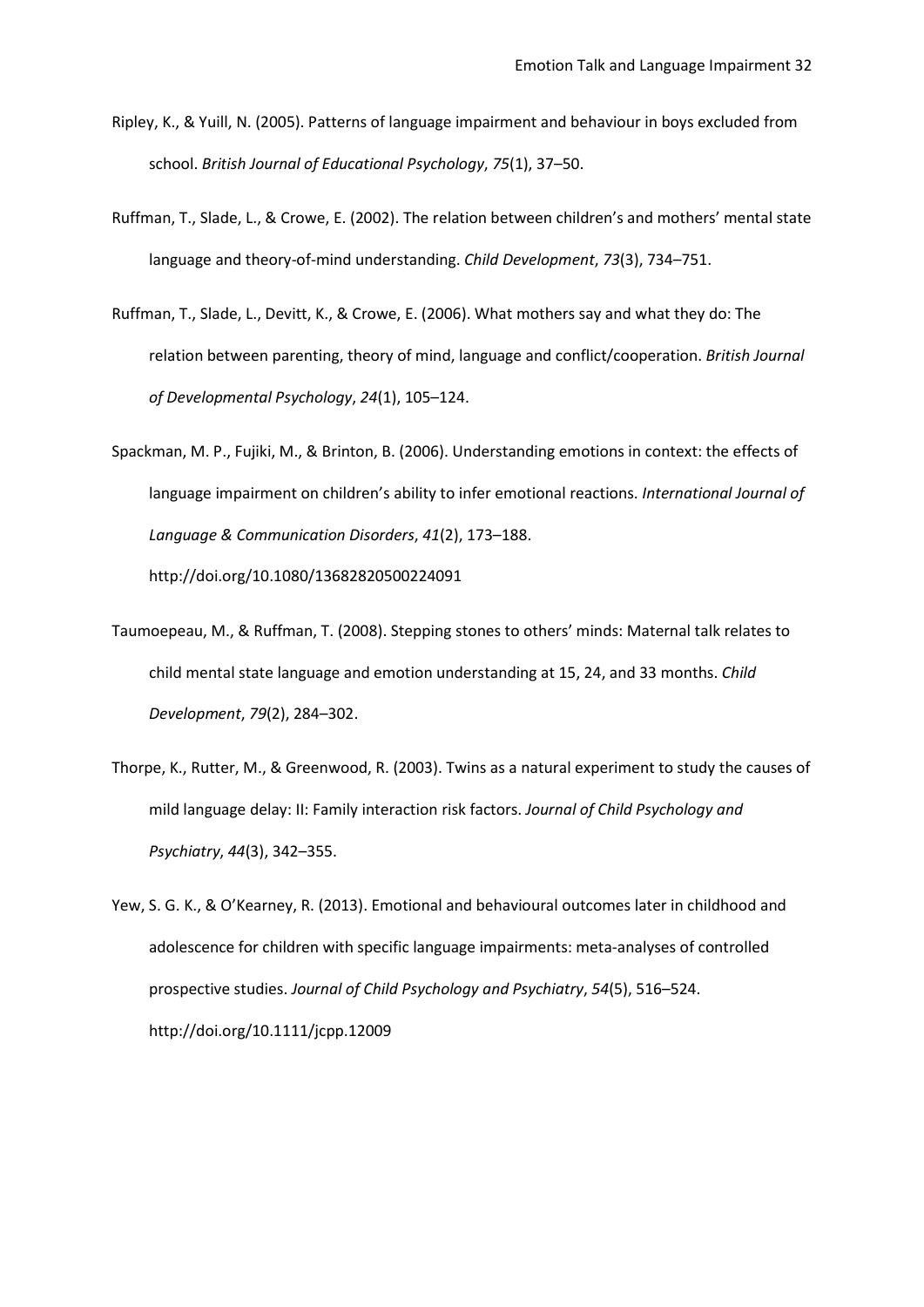# Table 1 Means and standard deviations of characteristics in each participant group

|            | Group $N(M/F)$ | Chron. age    | Receptive                   | Expressive                                      | CCC composite centile |
|------------|----------------|---------------|-----------------------------|-------------------------------------------------|-----------------------|
| <b>SLI</b> | 9(5/4)         | 87.40 (18.36) | 86.67 (8.22)                | 5.67(2.89)                                      | 13.62 (4.54)          |
| TD         | 9(4/5)         | 87.31 (8.87)  | 108.67 (14.55) 11.56 (2.74) |                                                 | 81.78 (19.25)         |
| t          |                | $-.01$ (ns)   |                             | 3.95 (p <. 005) 4.45 (p <. 001) 6.71 (p <. 001) |                       |

Notes: M/F = male/female, Receptive = BPVS standard score, Expressive = ACE naming standard score, CCC = Child Communication Checklist composite scaled score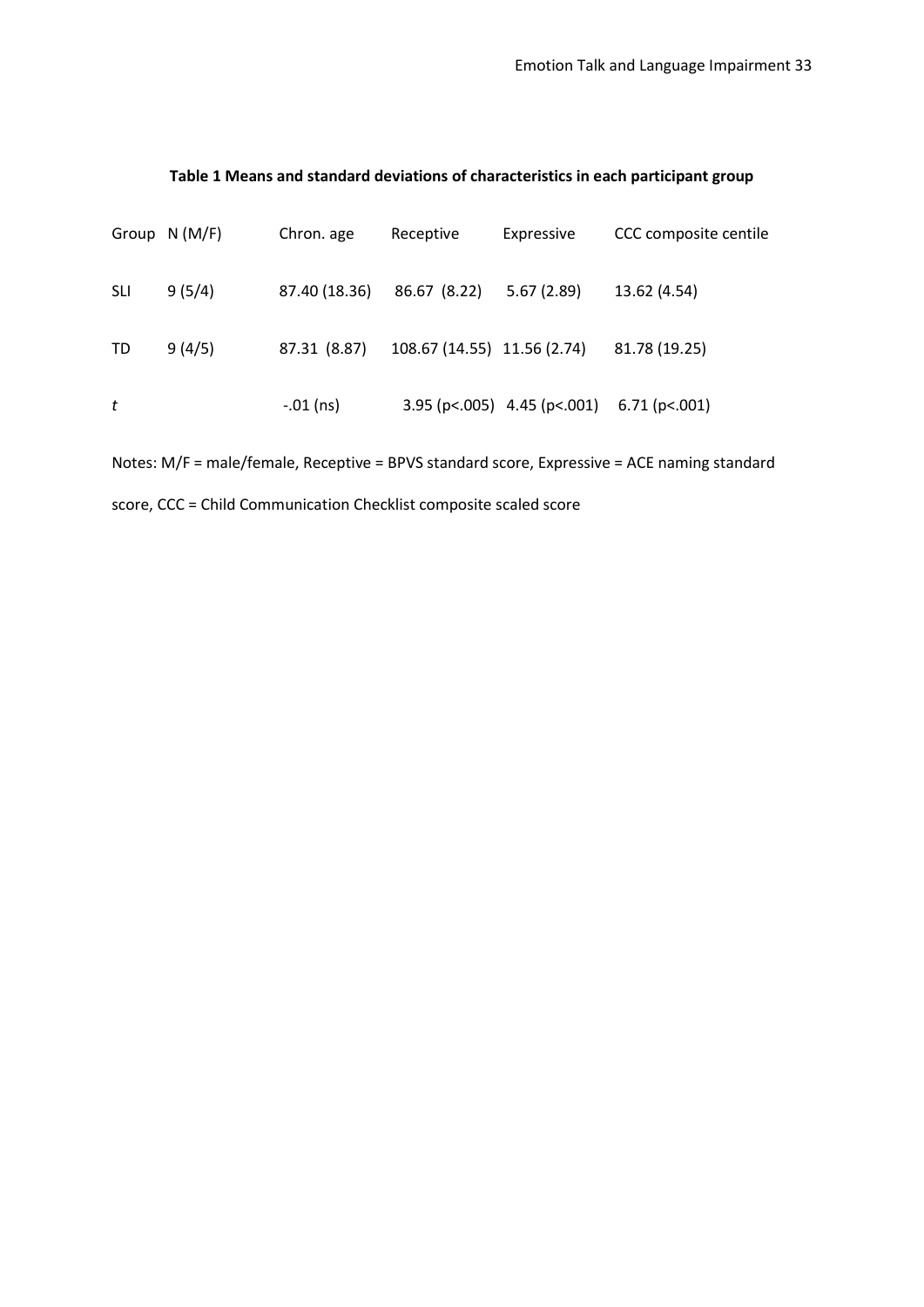## Table 2 Conversation coding scheme (extended from Ruffman et al., 2002)

## Mental state talk (MST)

Desire Want, like, love, hope, wish, dream, prefer, keen on Emotion Happy, sad, unhappy, feel, cross, angry, grumpy (NOT nice) MOA Modulations of assertion Might, maybe, perhaps, possibly, probably, could be, must, certainly, definitely, sure, guess, figure, reckon, certain, suppose, wonder, expect, curious, bet, looks like (e.g. he's cross), obviously

TK Think, know, believe Do you know what that is? She knows that's going to happen. They're thinking hard. Let me think. I think it's lovely OMS Other mental state We went to F, remember? I understand that. He's trying to do it.

DK Don't know I don't know (on its own 'packaged') PH Physical state or behavioural symptom of emotion Hurt, ill, in pain, sleepy, tired, hungry, thirsty, cry, smile, laugh, giggle

## Utterance type (UT)

CT Causal talk questions or explanations that include cause e.g. because, so, why DEScriptions describing content of picture, possibly in response to a Question, or reading text from screen e.g. She's riding a bicycle. [person is riding a bicycle in picture]. Use this rather than RO if child picks alternative of 2 suggested by mother and if child agrees with M suggestion (yes, nod) RES Response to previous utterance, e.g. picking one of two alternatives suggested [note this is not coded as RO] , saying or indicating nonverbally yes, know, don't know

EOT Elaborations of a theme going beyond content of picture e.g. What fish will he catch? [picture of fisherman, no fish visible] Also include evaluations 'that's not very nice', 'what a shame' FT Factual talk Providing general factual information in relation to picture e.g. A stethoscope is for listening to the heart.

QU Question non-causal e.g. from mother to elicit child talk or from child to get information 'What colour are they wearing?''

Note how to distinguish from OU (below)

LCL Links to child's life Any reference to child-related past or future actions, interests etc. We did that when we went to the beach, That looks like Daddy. Use in preference to QU if mother poses a LCL in QU form (Is that like you?) OU Orienting utterances General utterances functioning to get child's attention or keep them on task, including task guidance, e.g. 'swipe for picture 1' 'Look, what's that?', 'What have we got here?' If it makes specific reference to the picture, use QU e.g. 'What are they doing?'

RO Repetitions of other Mother repeats child's utterance –copy of utterance from previous person's turn with or without elaboration SR Self-repetitions Mother repeats own utterance without an intervening utterance, with minimal change 'What are they wearing? Can you see what they are wearing?'

AP Appraisal Feedback on other's comment e.g. Yes, that's right, well done So for example C; 'pointing' (Des) M: that's right (AP), he's pointing (RO)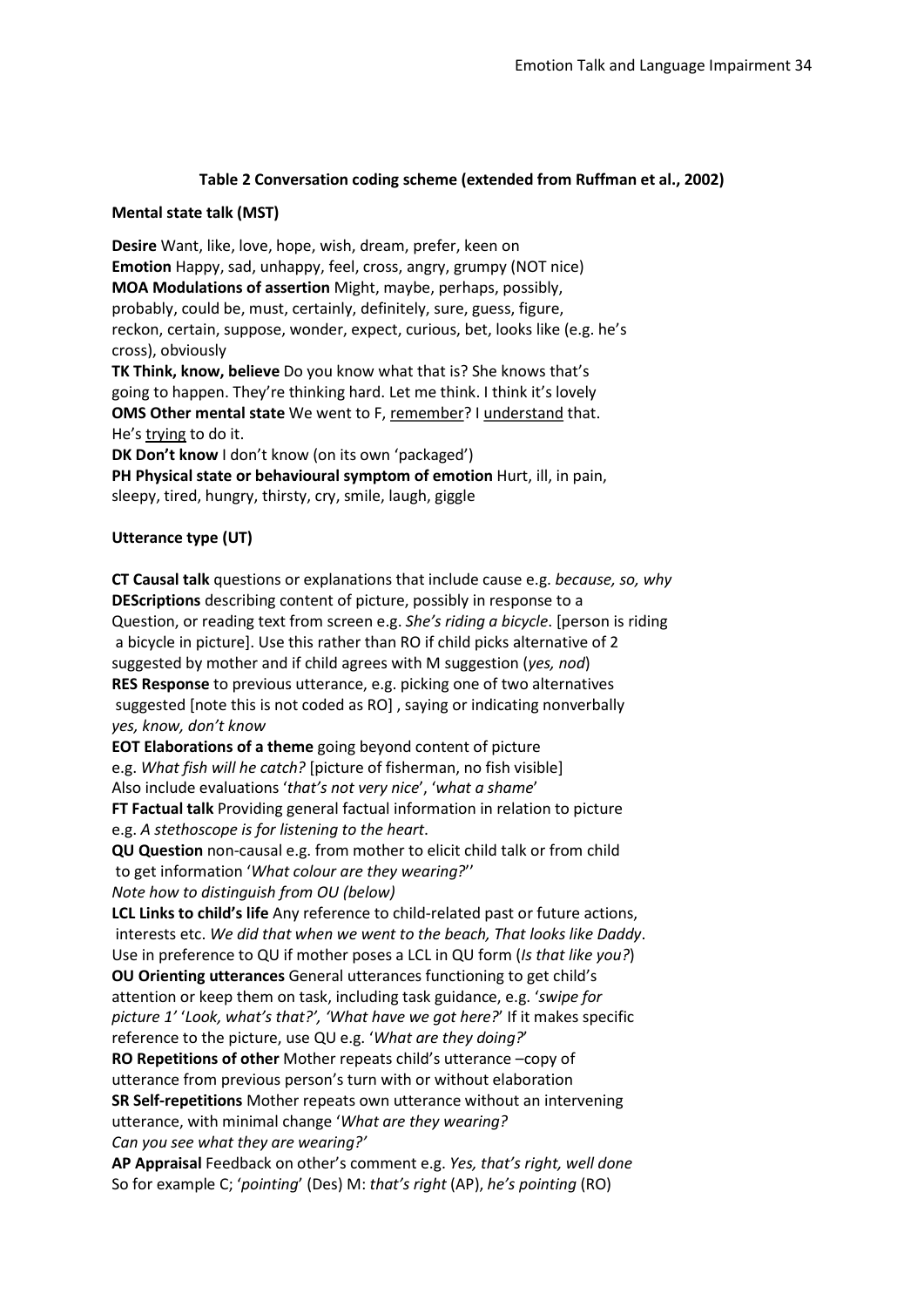## Table 3 Means (standard deviations) of emotion and adjustment scores by group

## TEC emotion proportional scores

| Group          | <b>TEC</b> external | TEC reflective TEC mental |            | TEC total score |
|----------------|---------------------|---------------------------|------------|-----------------|
| $SLI(n=9)$     | 0.77(0.19)          | 0.22(0.15)                | 0.59(0.28) | 4.00(1.87)      |
| $TD(n=9)$      | 0.97(0.05)          | 0.56(0.24)                | 0.94(0.12) | 7.78(0.97)      |
| t (difference) | $3.05**$            | $3.50**$                  | $3.50**$   | $5.38**$        |

## Strengths and Difficulties Questionnaire (maximum = 10)

| Group          | Emotion symptoms  Conduct Problems Inattention |            |            | Peer problems Prosocial      |            |
|----------------|------------------------------------------------|------------|------------|------------------------------|------------|
| $SLI(n=9)$     | $4.44\# (2.45)$                                | 2.67(2.12) |            | $7.00\# (2.74)$ 4.00# (3.12) | 6.67(3.12) |
| $TD(n=9)$      | 1.11(2.09)                                     | 1.78(2.59) | 3.33(3.28) | 1.33(1.58)                   | 8.22(2.05) |
| t (difference) | $3.10**$                                       | 0.80       | $2.58*$    | $2.29*$                      | 1.25       |

Notes. \* p<.05, \*\* p<.01. # = at or beyond clinical cut-off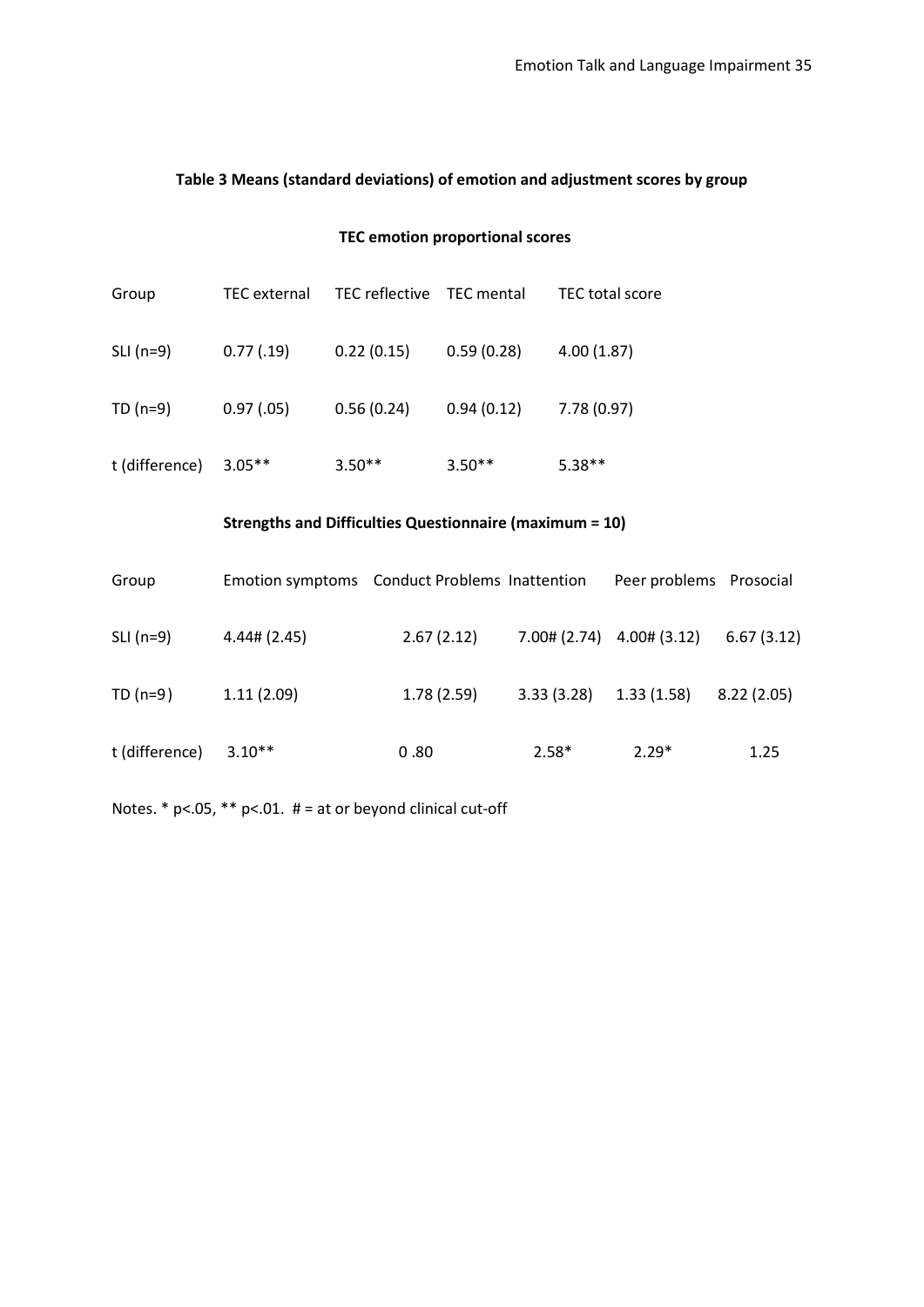Table 4. Inter-correlations of Language, Emotion Comprehension and Adjustment for children in typically-developing (n = 9, shaded background) and language-impaired (n = 9, clear background)

groups

|             | Age | BPVS ACE |         | <b>TEC</b> | SDQ-E SDQ-C SDQ-I SDQ-PP SDQ-PS |         |            |                   |         |
|-------------|-----|----------|---------|------------|---------------------------------|---------|------------|-------------------|---------|
|             |     |          |         |            |                                 |         |            |                   |         |
|             |     |          |         |            |                                 |         |            |                   |         |
| Age         |     | $-.53$   | $-.52$  | .55        | .06                             | $-.04$  | $-.36$ .01 |                   | .47     |
| <b>BPVS</b> |     |          | $.79**$ | .22        | .13                             | $-.04$  | .17        | $-.01$            | $-.69*$ |
|             |     |          |         |            |                                 |         |            |                   |         |
| <b>ACE</b>  |     |          |         | $-.04$     | .01                             | .00     | .14        | $-.22-.20$        |         |
| <b>TEC</b>  |     |          |         |            | .07                             | $-.32$  |            | $-.37-.10$        | $-.10$  |
|             |     |          | .22     | $.69*$     | $.64*$                          | .50     | .13.43     |                   |         |
| Age         |     | $-.18$   |         |            |                                 |         |            |                   | .01     |
| <b>BPVS</b> |     |          | .13     | .26        | $-.10$                          | $-.65$  | .34        | $-.53$            | .05     |
| <b>ACE</b>  |     |          |         | $.33 -$    | $-.14$                          | $-.23$  |            | $.21 - .38 - .11$ |         |
| <b>TEC</b>  |     |          |         |            | .54                             | $-0.06$ |            | $-.29-.02$        | $-.24$  |

Key: BPVS = receptive language standard score, ACE = expressive vocabulary standard score, TEC = Test of Emotion Comprehension total score, SDQ = Strengths and Difficulties Questionnaire: E emotion, C = conduct, I = inattention, PP = peer problems, PS = prosocial behaviour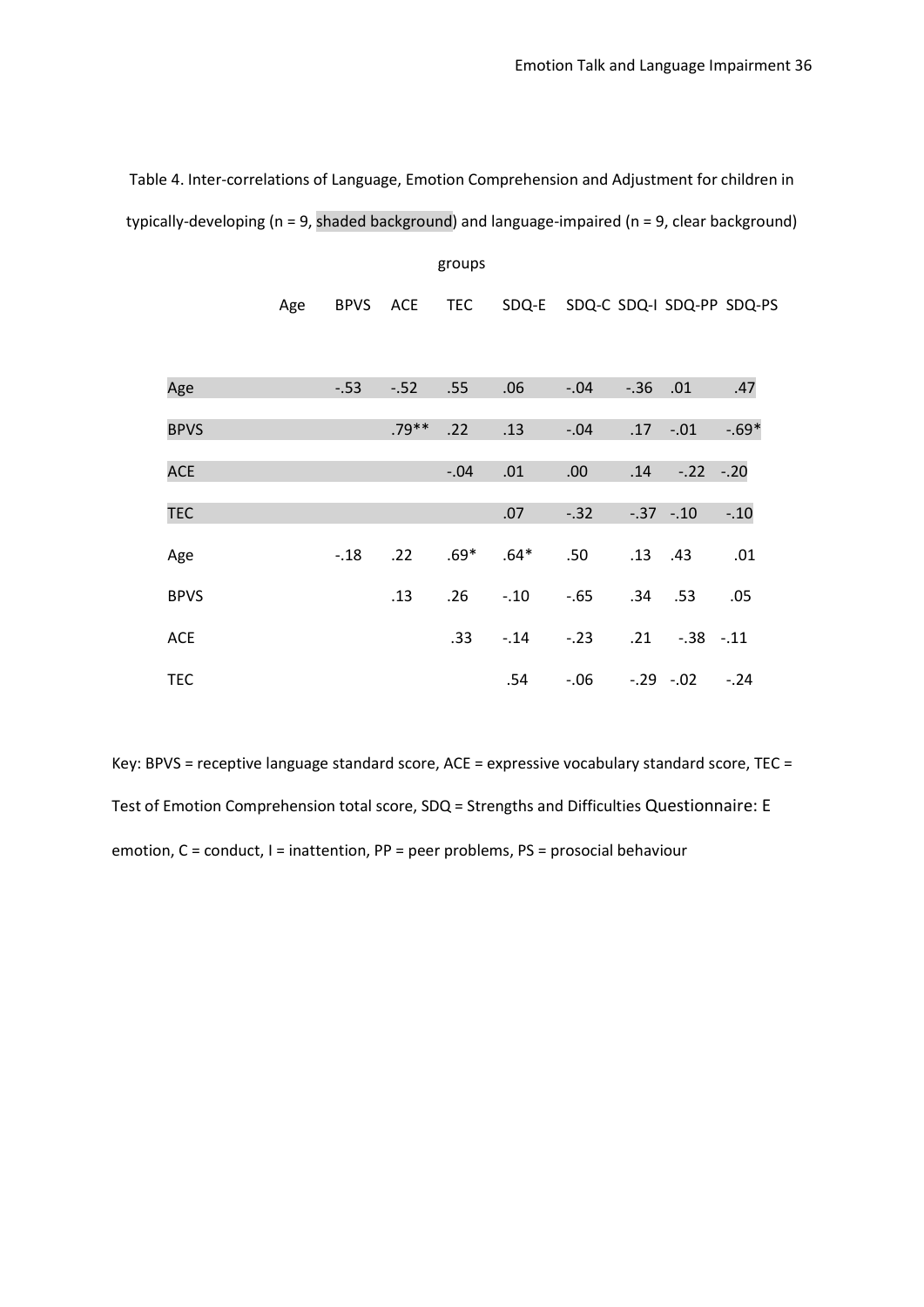

Figure 1: Totals for each category of mother talk: mental state talk types (top), utterance types (bottom)  $(N = 9)$